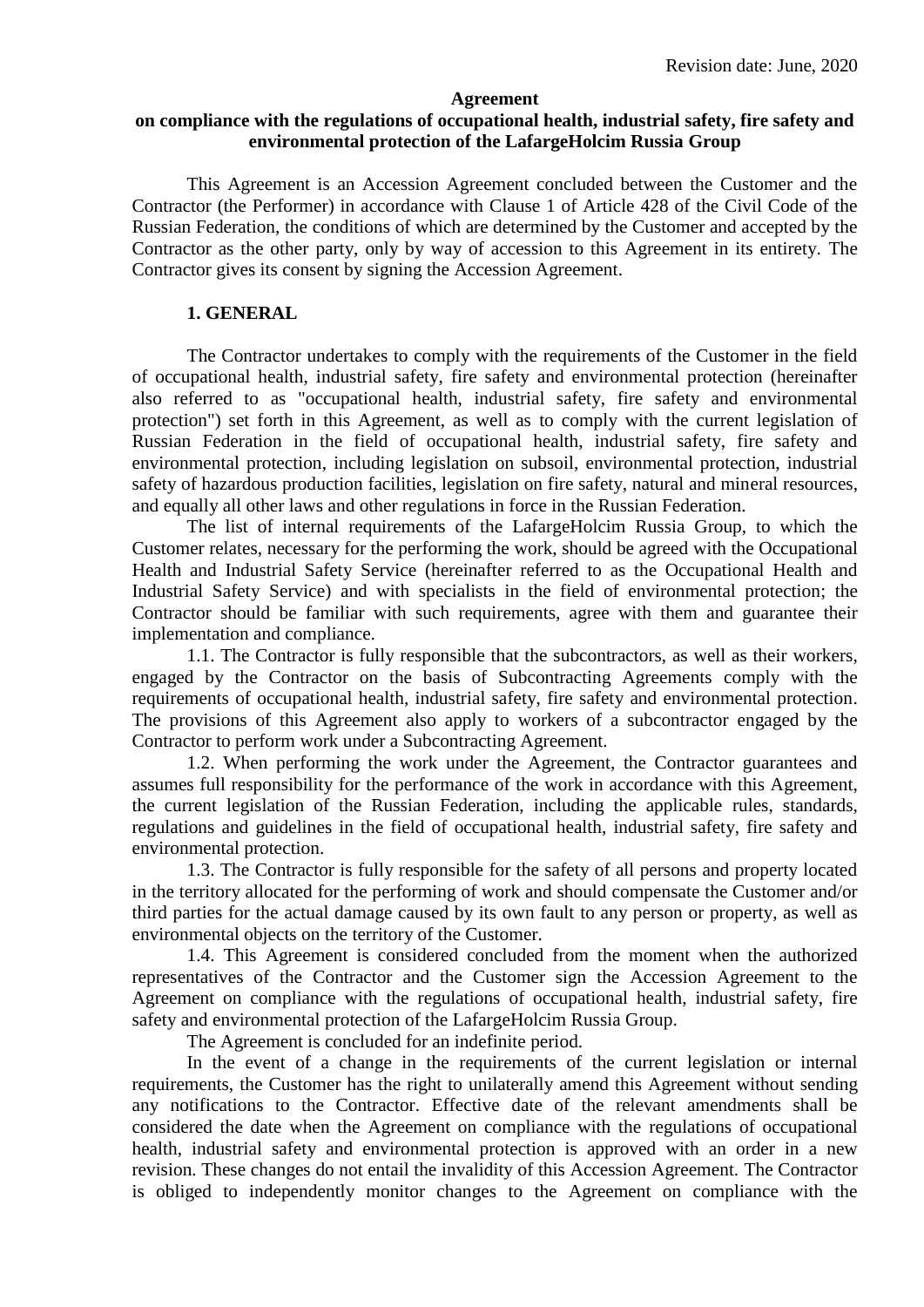regulations of occupational health, industrial safety and environmental protection, published on the Internet at https://www.lafargeholcim.ru/ru/agreements, as well as changes in legislation in the field of occupational health, industrial safety, fire safety and environmental protection.

1.5. The Agreement applies to the relations of the Parties under all existing agreements concluded by the Parties at any time before the conclusion of this Agreement and to the relations of the parties under all types of agreements concluded after this Agreement is entered into force. When the "Agreement" term is indicated in text any cases, the rules of the Agreement applies to the Agreement specified in the preamble of the Agreement and to all agreements specified in this clause.

1.6. The rules of the Agreement shall also apply in case the Contractor provides services under the Agreement or in the case the subject of the Agreement does not stipulate the performance of work, the provision of services directly and/or by analogy, even if the Contractor is indicated under different term in the Agreement (for example, as the "Performer").

If the Parties conclude a separate agreement related to the performing of freight transportation and/or transfer (delivery) of goods and materials, then in this case the Agreement does not apply to relations of the Parties regarding the performing of freight transportation and/or transfer (delivery) of goods and materials.

## **2. COOPERATION IN THE FIELD OF OCCUPATIONAL HEALTH, INDUSTRIAL SAFETY, FIRE SAFETY AND ENVIRONMENTAL PROTECTION**

#### **2.1. Documentation**

2.1.1. The Contractor is obliged to perform a risk assessment for each type of work under the Agreement and provide risk assessment forms (Annex No. 1) for approval by the Customer before starting work. Representative of the Customer should familiarize themselves with the provided risk assessment forms and approve them, or return them to the Contractor to comply with remarks.

2.1.2. In order to obtain work order authorization, prior to the induction briefing, the Contractor and the subcontractors engaged by it for the performance of work should provide the representative of Customer with copies of the following documents:

• licenses granting the right to perform the types of activities that are subject to licensing in accordance with the requirements of the Federal Law No. 99-FZ "On licensing of particular types of activities" dated 04.05.2011, an extract from the register of self-regulating organizations to confirm membership in this organization;

● Permits, consents, approvals, results of examinations;

• List of workers of the contracting (including subcontracting) organization who will directly perform work on the territory of the Customer, indicating the name, position/profession, which should be signed by the head of the organization. If it is necessary to perform work by engaging the foreign citizens, the Contractor is obliged to provide labor permits granting the right to work in the region corresponding to the place of work. When amending the list of workers performing work on the territory of the Customer, the Contractor is obliged to provide the Customer with the following documents before sending a new worker: the updated list, conclusions of the preliminary (periodic) medical examination (survey) performed in the manner prescribed by Order of the Ministry of Health and Social Development of the Russian Federation No. 302н "On approval of the lists of harmful and/or hazardous production factors and work during performing of which mandatory preliminary and periodic medical examinations (surveys) are conducted, and the Procedure for conducting mandatory preliminary and periodic medical examinations (surveys) of workers engaged in hard work and work with harmful and/or hazardous working conditions" dated April 12, 2011, documents confirming that the qualifications of workers and work order authorization are comply with this profession (protocols, certificates and other documents confirming that the necessary training, briefings,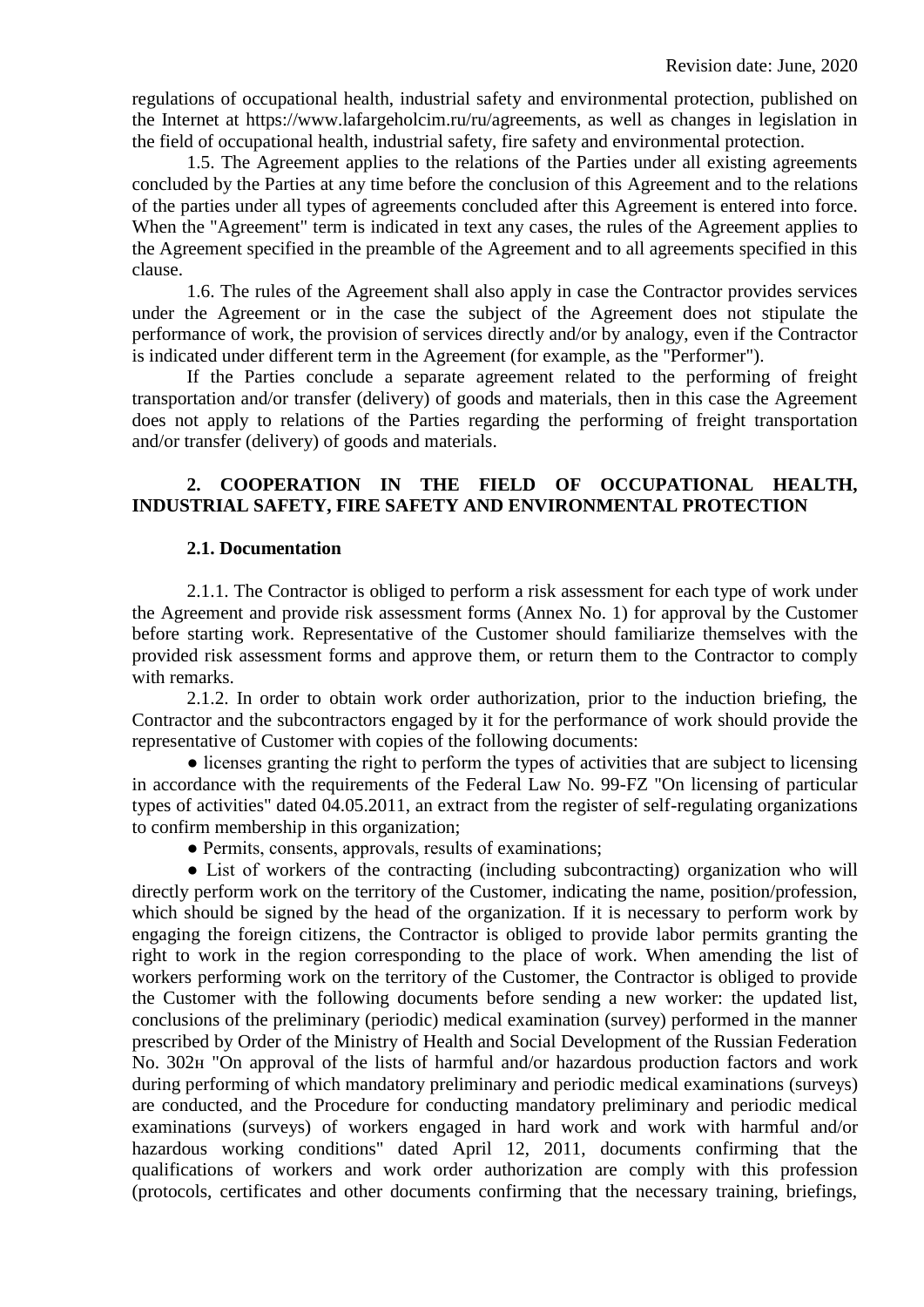knowledge testing and certification of workers were performed in accordance with the requirements of regulatory documents of the Russian Federation);

● order on the appointment of a person responsible for the safe arrangement and performing of work;

● order on the appointment of a person responsible for compliance with standards and requirements on occupational health and industrial safety;

● documents confirming the appointment of responsible persons having the right to perform work of increased hazard, issuing operations certificate and permits to work;

• list of documents and the documents themselves, confirming the performing of periodic verification, inspections, testing of equipment, appliances, accessories, mechanisms, including electrified tools, that will be used for the performance of work on the territory of the Customer;

• order for the appointment of a person responsible for electrical and fire safety;

● process documentation (method statement, work performing plan, flow chart) in accordance with the types of work performed (if necessary);

• risk assessment for each type of work performed, agreed with the coordinator (see Section No. 13. GENERAL TERMS AND CONCEPTS);

• list of vehicles and motorized equipment that it will use at the facility of the Customer;

• order on the appointment of a person responsible for waste management in the territory of the Customer;

● copies of waste management agreements (municipal solid waste, in case that more than 10 people are present on the territory of the Customer) for 1 month (minimum); for hazardous waste, except scrap ferrous and non-ferrous metals, regardless of the number of personnel and the duration of presence on the territory of the Customer)

● documents confirming the engaging of workers of the Contractor to perform the work is lawful if they are foreign citizens and/or stateless persons;

• documents confirming the quality of materials, equipment, work performed, services provided and/or their compliance with mandatory requirements, including in terms of safety (for example, quality certificate, certificates of conformity, declarations of conformity, permits);

• in the case of engaging subcontractors, the documents listed above and confirming their obligations regarding occupational health and industrial safety.

Contractor assures that the above documents provided by it (their originals and/or certified copies) are reliable and the circumstances indicated in them, or circumstances in confirmation of which such documents were provided or are provided, are valid. Customer relies on the certification of the Contractor. The certification is considered unreliable in each case when the Contractor has provided documents that:

- executed not in accordance with the legislation of the Russian Federation, the Agreement, documents thereto and/or

- are invalid, voided or cannot be applied (in particular, in connection with changes in legislation) and/or

- received and provided by the Contractor through forgery, counterfeit, falsification, interaction with persons who do not have the right (permission) to issue such documents and/or

- provided to the Contractor by third parties and have one of the above signs and transferred by the Contractor to the Customer without checking such documents for the presence of these signs.

Unreliability of the certification can be confirmed by the Customer by any means, information or documents. Customer has the right to independently verify the reliability of the certification, including in cases when it receives information on the unreliability of the certification from any third parties.

2.1.3. Before starting work on the territory of an existing production (workshop), the Customer and the Contractor (or as the General Contractor in the case of subcontracting organizations) are required to issue an operations certificate and permit to work (if necessary) in accordance with the "Regulations of occupational health in cement production", approved by the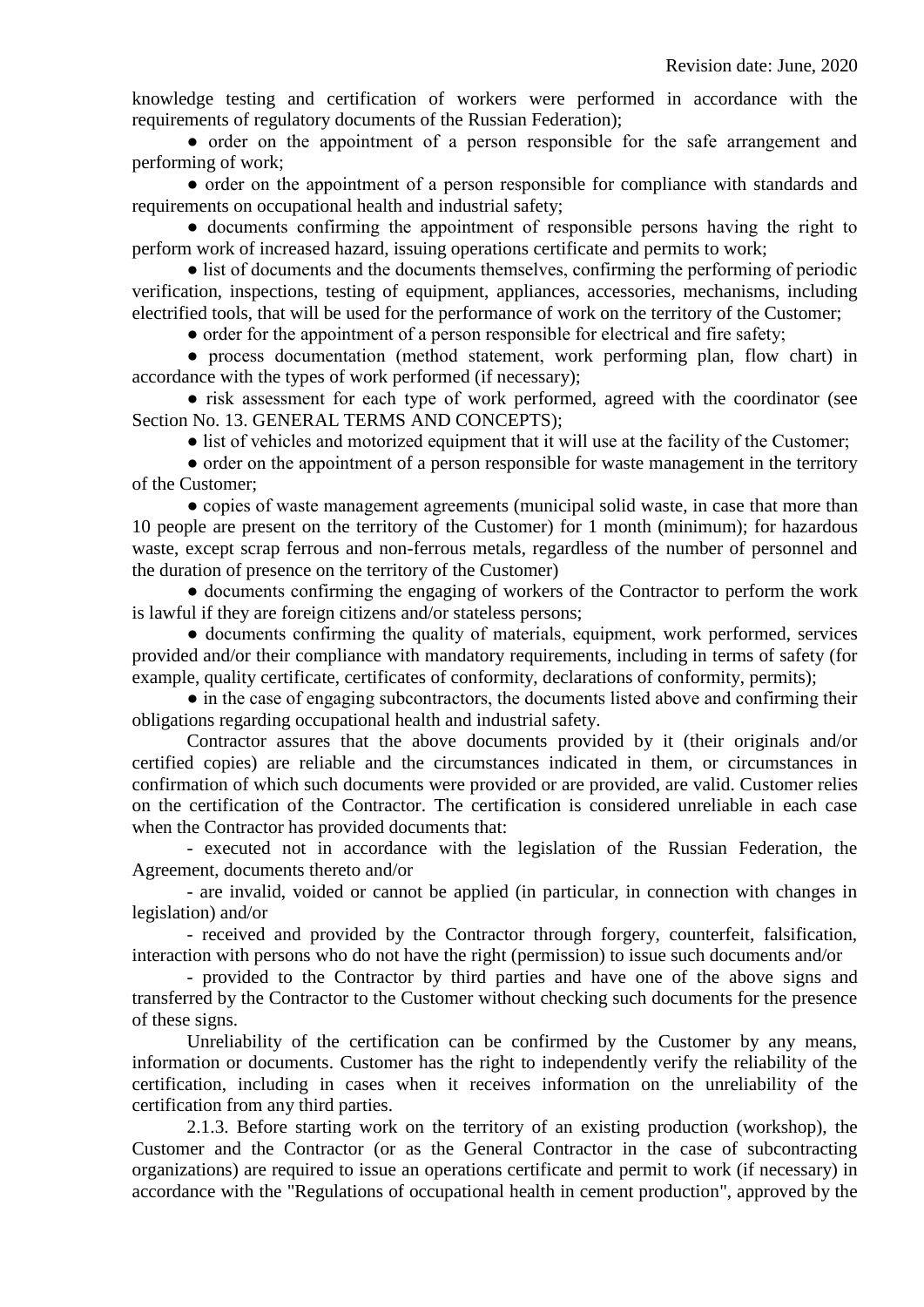Order of the Ministry of Labor and Social Protection of the Russian Federation No. 722n dated October 15, 2015.

2.1.4. The Contractor shall provide, upon the first request of the Customer, any other documentation not indicated in Clause 2.1.2 relating to the activities of Contractor in the field of occupational health, industrial safety, fire safety and environmental protection, associated with the performance of work under the Agreement (Agreements).

2.1.5. Any changes in the work performing procedure, the list of employees engaged, the list of equipment and materials used for the performing of work should be previously agreed with the Customer (represented by the Coordinator) and the corresponding changes should be made in the form of the assessment of risks of contract work.

## **2.2. Inspections**

The Customer has the right to perform inspections at any time of the day to ensure that the Contractor complies with the requirements for occupational health, industrial safety, fire safety and environmental protection at facilities where the work is performed in accordance with the Agreement, with the executing of Certificate of the established form in case of violations. In the event the Customer reveals, as a result of inspection, or in any other way, cases of violation by the Contractor of the requirements for occupational health, industrial safety, fire safety and environmental protection, then Contractor is obliged to develop and coordinate with the Customer within 8 hours the Corrective Action Plan, which determines the steps and terms for eliminating these violations. Contractor is obliged to eliminate all revealed violations of the requirements for occupational health, industrial safety, fire safety and environmental protection and provide a written Report on implementation of corrective actions on time indicated in the Plan. The improper performance and/or untimely performance by the Contractor of the necessary measures to perform corrective measures agreed by the parties are the basis for the termination of the Agreement by the Customer unilaterally.

In the event of termination of the Agreement for the reason mentioned above, the work performed under the Agreement and for which the acceptance certificates were executed and signed by both parties, are paid in full, withholding the amount of the corresponding fine (according to Section 12 of this Agreement)

## **2.3. Incidents and notifications**

2.3.1 The representative of the Customer is obliged to inform the Contractor of the numbers and location of the telephones used for the alarm call, for calling the ambulance and other emergency services.

Emergency situations, incidents, fires, ignitions, accidents, near-misses, micro-injures, traffic accidents that occurred during the performing of the work and which involved the personnel of the Customer, the Contractor, subcontractor engaged by the Contractor, or other third parties participated or suffered, as well as incidents with their equipment, property, are subject to registration, accounting by the Contractor who should immediate transfer information about these cases in writing to the Customer and to the relevant state bodies, if necessary, in accordance with applicable law and within 24 hours from the moment of their occurrence.

2.3.2 In the event of the cases referred to in Clause 2.3.1, the Contractor shall form a commission for their investigation and take the necessary actions to eliminate their consequences and damage. In the event of an accident involved an worker of the Contractor, Customer, subcontractors involved by the Contractor, the investigation is performed in accordance with the Labor Code of the Russian Federation, the "Regulations of the aspects of the investigation of industrial accidents in certain industries and organizations" approved by the Resolution of the Ministry of Labor of the Russian Federation No. 73 dated October 24, 2002, and also in accordance with the requirements of the LafargeHolcim Russia Group set forth in this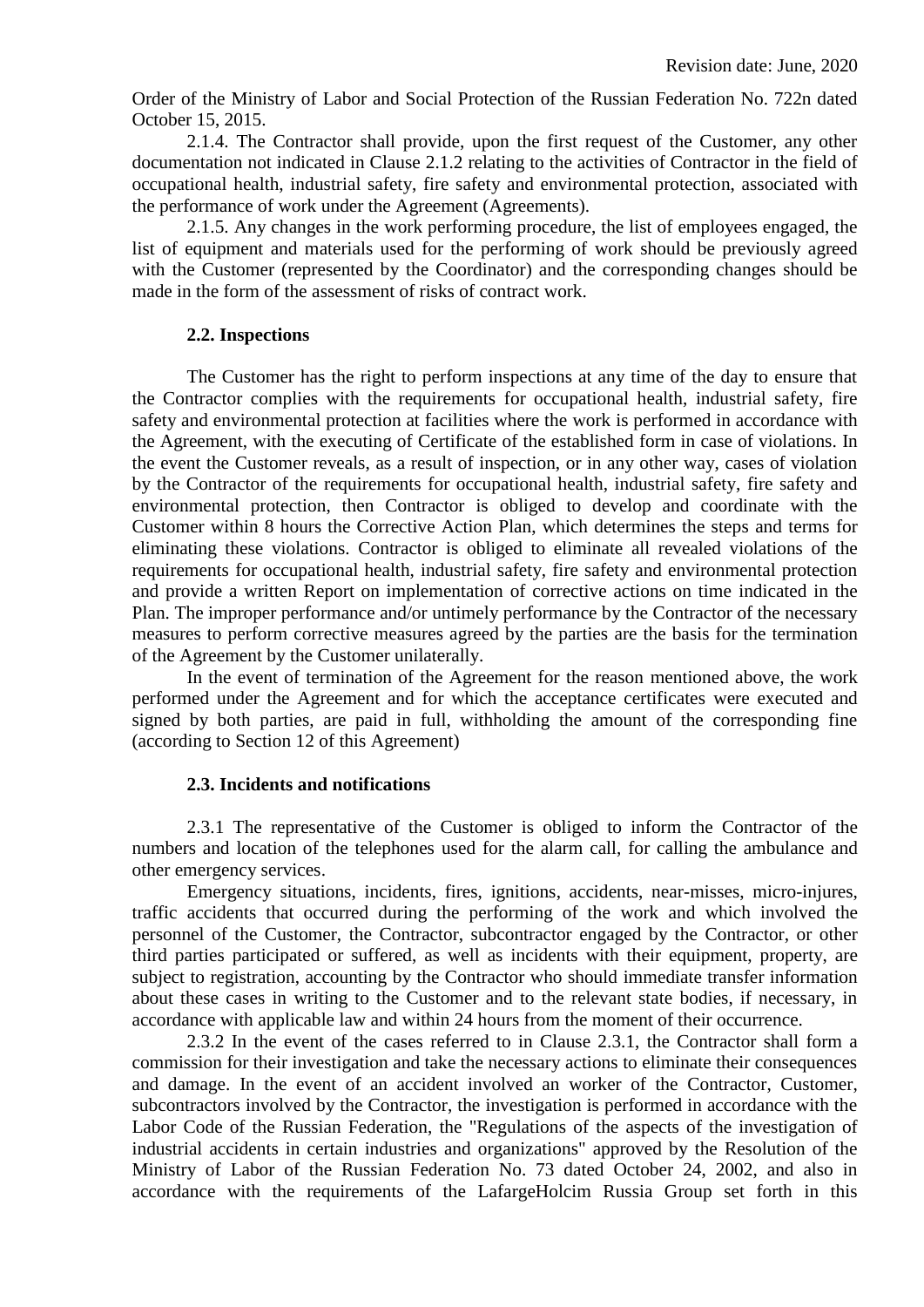Agreement. Based on the results of the investigation, the Contractor provides the Customer with materials of the incident investigation. Contractor agrees to include representatives of the Customer in the commission for the investigation of the incident, or to send its representatives to participate in the work of the Customer commission for the investigation of incidents (if the Customer arranges an investigation). During investigation, upon prompt visiting the incident scene, the Contractor provides access for the representatives of the Customer to the documentation, equipment, and personnel.

#### **2.4. Meetings**

2.4.1. Head of the contracting organization or its authorized representative and/or the person responsible for compliance with the regulations of occupational health, industrial safety, fire safety and environmental protection are obliged to participate in meetings on occupational health, industrial safety, fire safety and environmental protection, convened by the Customer, and familiarize their workers, workers of subcontractors engaged by the Contractor, with the information shared at the meetings, as well as with all the requirements of the Customer in the field of occupational health, industrial safety, fire safety and environmental protection.

2.4.2. The Contractor is responsible for maintaining and permanently increasing the level of competence of its workers in the field of occupational health, industrial safety, fire safety and environmental protection and ensures their participation in briefings on occupational health, industrial safety, fire safety and environmental protection performed by the Customer. Contractor is obliged to monitor changes in legislation in the field of occupational health, industrial safety, fire safety and environmental protection and to promptly inform its employees about such changes.

#### **3. WORK PERFORMING PROCEDURE**

#### **3.1. Personnel of the Contractor**

All employees whom the Contractor proposes to engage to perform the work should not have adverse health conditions to fulfill their duties in accordance with the requirements of the legislation of the Russian Federation.

Before starting work under the Agreement, the personnel of the Contractor, including the subcontractor, should undergo an induction briefing on occupation health, familiarization with the internal procedures of the Customer regarding the occupation health and industrial safety, as well as environmental aspects of activities of the Contractor on the territory of the LafargeHolcim Russia Group as the Customer.

Induction briefing is performed only upon submission of documents in accordance with the list in Clause 2.1.2.

After the briefings, the representative of the Customer signs the application of the Contractor, on basis of which the employee of Security Service of the Customer issues a pass card of the established form.

While on the territory of the Customer, the workers of the Contractor should have a graphic sign of their company on a protective helmet or in a visible area of clothing, and also have a pass card issued by an authorized representative of the LafargeHolcim Russia Group.

The scope of training required for the workers of the Contractor depends on the type of work performed and is established by the Customer. If necessary, the Customer may perform additional briefings with the workers of the Contractor regarding the compliance with internal documentation on the prevention of accidents and emergency situations that are in force on the territory of the Customer. If the Customer reveals insufficient competence, professional knowledge, and skills of employees of the Contractor, then the Customer has the right to require the Contractor to perform an extraordinary knowledge testing or replace the employee.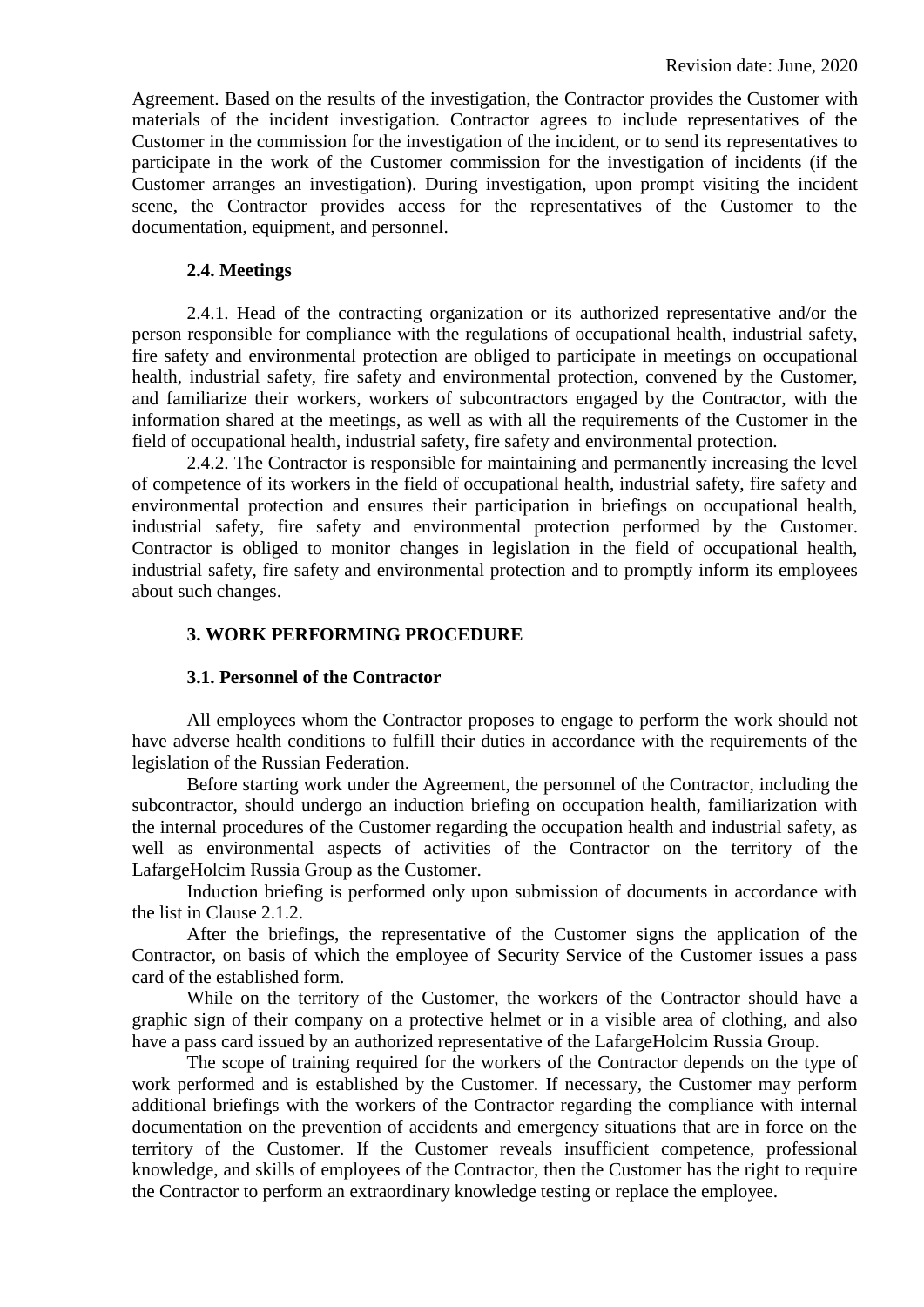Contractor shall ensure that all personnel of the Contractor and its subcontractors engaged in the performance of the work, maintain their workplaces in the proper order and as clean as possible under the given conditions in order to reduce the risk of personal injury, property damage and delays in the performance of the work.

Unless other conditions are stipulated by the Agreement, the Contractor shall independently arrange sanitary conditions for its workers (amenity premises, toilets, meals).

While on the territory of the Customer, the personnel of the Contractor and the engaged subcontractors are prohibited to go beyond the boundaries of the territory allotted to the Contractor for performing of work. If a responsibility assignment matrix is not provided, then the personnel of the Contractor are obliged to move around the territory of the Customer only for needs established by their duty obligations. In this case, entry to the existing production and work areas is permitted only by prior agreement obtained from the Coordinator of the Customer.

The Customer has the right to object to the engagement for performing the work or to block access to its territory for the workers of the Contractor, its subcontractors, as well as to demand their dismissal from the work, and the Contractor is obliged to dismiss the workers from the work if such workers violate the regulations of occupational health, industrial safety, fire safety and environmental protection established by the legislation of the Russian Federation, this Agreement, show unacceptable behavior, show incompetence or negligence in the performance of their duties.

3.1.1. To perform work under the Agreement, the Contractor appoints the person responsible for compliance with the regulations of occupational health, industrial safety, fire safety and environmental protection, which should be in the territory of the work during the working time along entire term of the Agreement. This person should have the qualifications necessary to perform this work, and also have the authority to give directions and take measures to prevent the consequences of non-compliance with the requirements of occupational health, industrial safety, fire safety and environmental protection, to sign Certificates of Violations Revealed, as well as perform the necessary trainings, briefings, and prepare Reports on occupational health, industrial safety, fire safety and environmental protection, to perform production supervision and have other powers necessary to fulfill its duties.

In case of performance of work on the territory of the Customer by the personnel of the Contractor consisting of 50 or more workers, the Contractor is obliged to ensure the permanent presence on the territory of the Customer of an occupational health specialist (specialists) with the appropriate qualifications.

3.1.2. The Contractor guarantees that its workers, workers of its subcontractors, and, if necessary, workers of its suppliers and sub-suppliers are familiar with the requirements set forth in this Agreement and are comply with them.

3.1.3. In case several Contracting Organizations are located on the territory of the work, the Contractor should agree with the Coordinator of the Customer additional measures on occupational health, industrial safety, fire safety and environmental protection to ensure safety during performing the related work.

3.1.4. Contractor is obliged to issue a permit to work before performing the following hazardous types of work:

- Work with the use of lifting mechanisms and other construction machines in the secured areas of overhead power transmission lines, gas and oil pipelines, product pipelines, warehouses of flammable or combustible liquids, combustible or liquefied gases;

- Electric welding and gas welding work outside permanent welding stations at temporary places;

- Gas hazardous work;

- Hot work of all types inside industrial premises, in material warehouses at the areas for storage of fuels and lubricants and other combustible materials;

- Preparatory, cleaning, lining, inspection and repair work related to the presence of workers in bunkers, drying drums, gas ducts, wells, mills (raw materials and cement mills), dust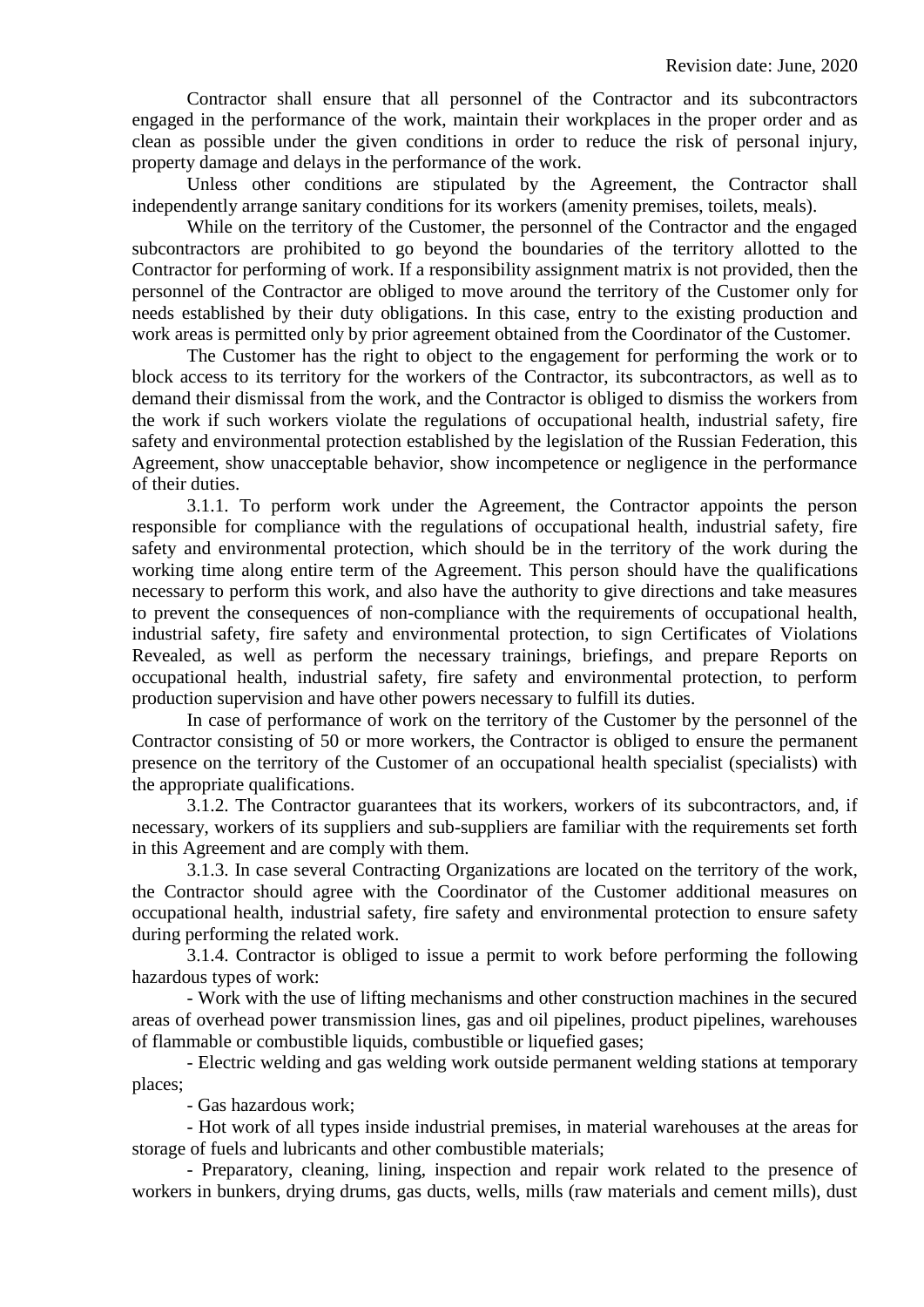chambers, rotary kilns, silos, filters, refrigerators, aspiration shafts, sludge pools, storage tanks for fuels and lubricants and in other closed tanks, pits and hard-to-reach spaces;

- Work with combustible heat insulators;

- Earthworks in the secured areas of underground electric networks, gas pipelines, oil pipelines, water supply and sanitation systems;

- Work with the use of caustic, poisonous, explosive substances;

- Work on the dismantling of buildings, structures;

- Work at heights near unfenced height differences of 1.8 m and more;

- Work in a confined space;

- In other cases established by legislation requirements.

In the event of a change in the conditions for the performing of work, the permit to work is canceled, and work performing is allowed only after making changes to the risk assessment form and issuing a new permit to work.

In the risk assessment, construction arrangement plan and method statement, it is necessary to indicate specific safety measures that will be used when performing this work with reference to specific conditions and place.

3.1.5. It is prohibited to use communications (electricity, water, compressed air, etc.) without the written permission of an authorized representative of the Customer. Switching the process equipment on and off should be performed by the personnel of Customer after receiving a written request from the authorized representative of the Contractor.

3.1.6. The Contractor should equip all places of work with collective protective equipment, safety signs (warning, prohibiting, indicating, prescribing), as well as fire protection equipment (fire extinguishers) where necessary, in accordance with the requirements of the legislation of the Russian Federation and this Agreement.

## **3.2. Equipment**

3.2.1. In order to ensure efficient and safe performing of work, as well as to prevent downtime, the Contractor should supply equipment of appropriate quality that meets the requirements of the legislation of the Russian Federation, relevant GOST standards, specifications and requirements of the Customer. Such equipment is supplied with the necessary technical data sheets, certificates, manuals and permits required in accordance with the current legislation of the Russian Federation.

All equipment should be used for its intended purpose, in compliance with the requirements of the operating regulations and safety regulations established by the current legislation of the Russian Federation, this Agreement and maintained in a safe, operable condition.

In order to verify the requirements described above, before starting work, as well as in the process of performing work, the Coordinator, representatives of the Occupational Health and Industrial Safety Service and other workers of the Customer have the right to check the relevant documentation and perform a visual inspection of the equipment.

It is prohibited to use equipment, mechanisms, tools that are in a malfunctioning state and have inoperative safety devices (devices and appliances for locking, clamping and emergency alarming) the verification term of which is exceeded, and also to operate equipment with characteristics that do not meet the specifications indicated in the technical data sheet and the legislation of the Russian Federation. All personnel of the Contractor, as well as its subcontractors, using the equipment of the Contractor, should have the necessary skills, qualifications and undergo appropriate training. Contractor is responsible for personnel training.

3.2.2. Equipment having hazardous moving parts should have safety fencing in accordance with the requirements of the standards of the Russian Federation for this type of equipment. All safety fencing should be attached to the equipment so that its removing requires a tool.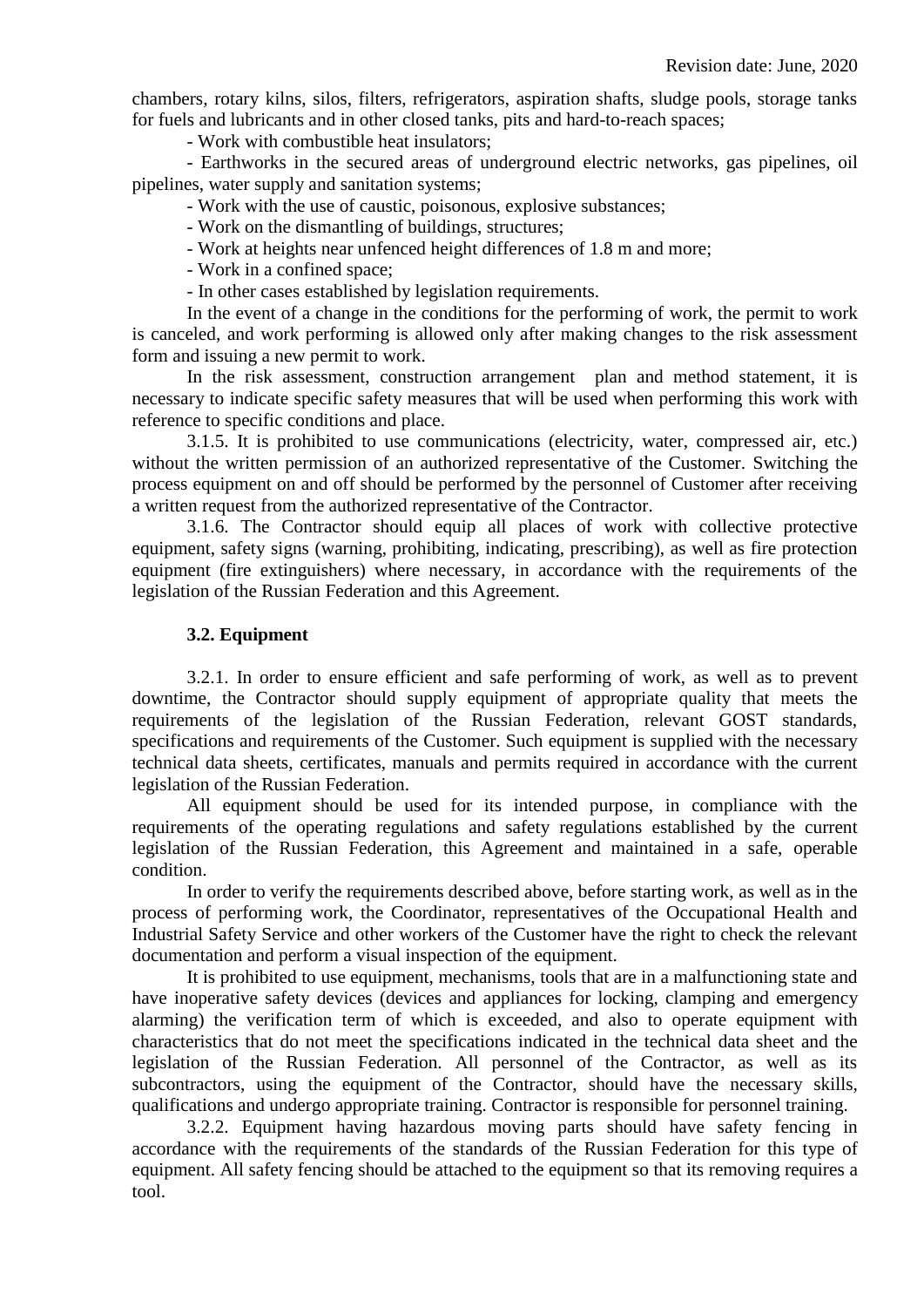3.2.3. If the equipment operated by the Contractor has confined spaces that provide for entering of people, the entry point should be designed in such a way as to ensure safe entry and exit of people, as well as to enable workers to be evacuated from confined spaces in case of emergency situation.

3.2.4 Equipment used (operated) by the Contractor should have information support (plates) that provides the following information: information on ownership by particular organization, identification number, information on passed tests and inspections.

3.3. Preparatory work

The Contractor is obliged to perform preparatory work on the arrangement of the construction site, necessary to ensure the safety of construction, as well as perform work in accordance with SNiP 12-03-2001 and 12-04-2002 "Occupation health in construction".

#### **3.4. Work at heights**

3.4.1. When performing work at heights, the Contractor is obliged to comply with the "Regulations of occupational safety when working at heights" approved by Order of the Ministry of Labor of Russian Federation No. 155н dated 28.03.2014, as well as internal requirements of the Customer "Work at heights" set forth in this Agreement and other regulatory documents.

3.4.2. When performing work at heights with the use of lifts (towers), the Contractor is obliged to follow and comply with the Federal standards and regulations in the field of industrial safety "Regulations of safety for hazardous production facilities that use lifting devices", approved by the Order of Federal Service for Ecological, Technological and Nuclear Supervision (Rostekhnadzor) No. 533 dated 12.11.2013, as well as requirements of the Customer "Work at heights" set forth in this Agreement.

3.4.3. In the risk assessment for contract work it is necessary to describe a safety measures for all areas where there is a possibility of falling from a height.

3.4.4. To ensure the safe performance of work at heights, all personnel of the Contractor and the Subcontractors engaged in work at heights should undergo special training arranged by the Customer. The Supervisor or Coordinator of the Customer is responsible for arranging the briefing.

In addition, the Contractor should ensure that the qualifications of the following persons comply with the legislation of the Russian Federation:

- persons performing work at height;

- persons responsible for the installation, dismantling and inspection of scaffolding;

- persons using various types of lifting platforms in work, as well as persons responsible for the good condition and maintenance of equipment for lifting people to heights.

3.4.5. When working at height, it is prohibited to work alone. Workers should know the rules of first aid and be able to provide first aid to the victim in the event of a fall from a height.

3.4.6. Ladders are allowed to use for short-term work subject to special permission of the Customer. The use of customized and wooden stairs is prohibited.

3.4.7. Areas where work is performed at heights should be fenced and marked with warning signs (e.g. "Caution!", "Work at height is performed", "Keep back!") at the lower level where objects may fall.

3.4.8. When performing work at a height of more than 1.8 m on an open or unprotected site or on the edge (for example, of a roof, a bench of a quarry, etc.), including during installation or dismantling of scaffoldings, it is necessary to use safety systems protecting against falling (5 straps belt and safety cable).

It is prohibited to use the safety harness as a falling preventing device.

3.4.9. Before starting any work at height using safety equipment, the Contractor should develop and agree with the Coordinator an evacuation plan in the event of a fall.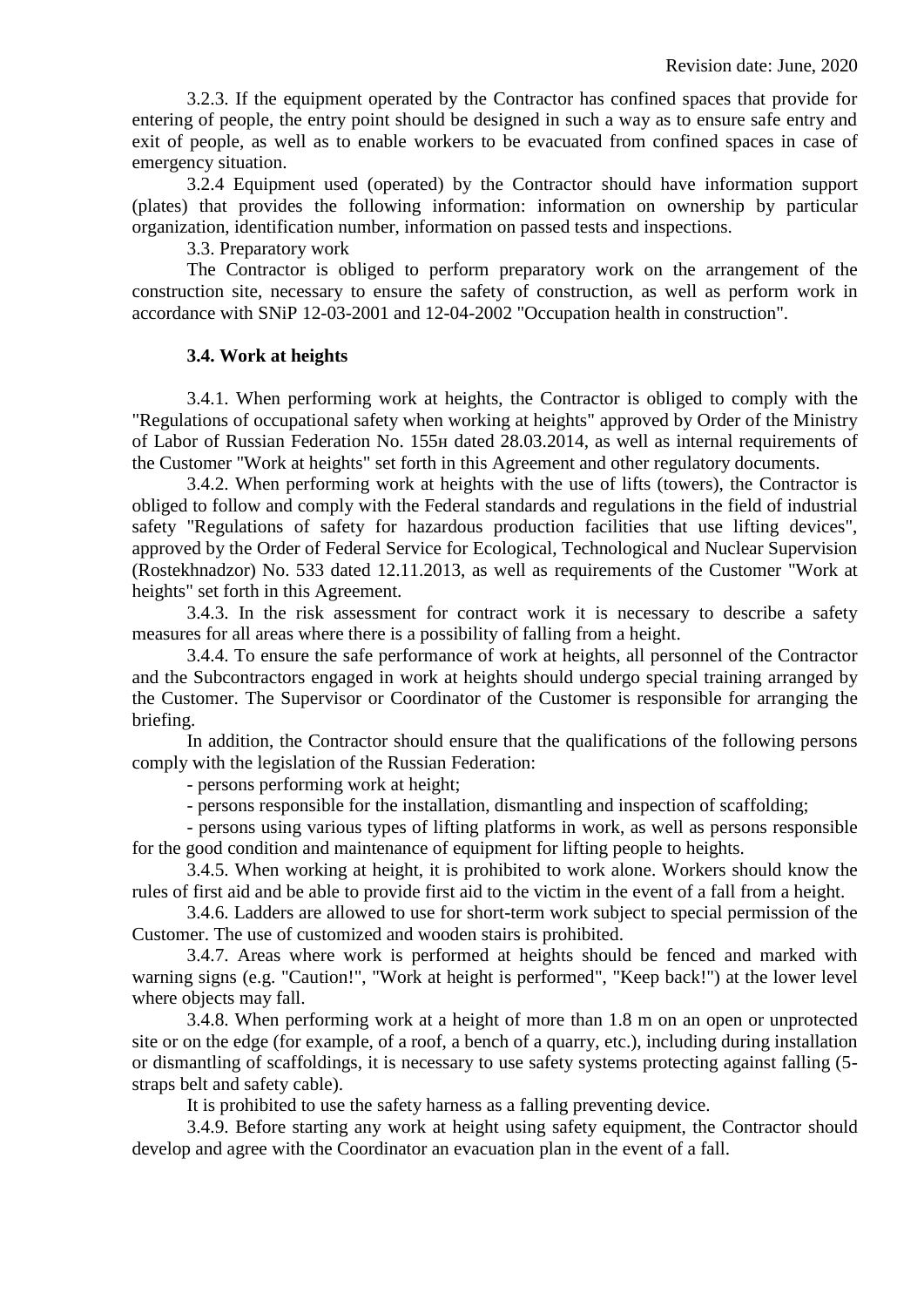3.4.10. All items of equipment for work at heights (fall safety equipment) for further use should pass a suitability test at least 2 times a year. Each item of high-altitude equipment should have an identifier/marking indicating the date of the last inspection.

The Contractor should arrange a scaffold inspection at least once a week, as well as when making any changes to the design and after severe weather conditions (e.g. strong wind, snowfall, heavy rain with gusts of wind). All operated scaffold should have a tag in a visible place indicating the date of the last inspection.

The Coordinator, the representative of the Occupational Health and Industrial Safety Service and other workers of the Customer have the right to prohibit the Contractor from using unverified or unsafe scaffold until the elimination of the revealed violations.

#### **3.5. Shutdown and lock**

3.5.1. Workers of the Contractor and its subcontractor while the performance of work associated with the likelihood of personal injury due to unexpected release of energy or start-up of equipment (heat, electrical, moving equipment) should be guided by the "Regulations of occupational health for the operation of electrical installations" (approved by the Order of the Ministry of Labor and Social Protection of the Russian Federation No. 328н dated July 24, 2013) and comply with the shutdown and lock procedures established in the LafargeHolcim Russia Group.

3.5.2. In case of necessary to apply the shutdown and lock procedure, the Contractor should agree on the shutdown procedure with the Coordinator.

3.5.3. Personnel of Contractor/subcontractor engaged in the abovementioned activities should undergo special training. The briefing is performed by the person to whom these duties are assigned by order of the Customer

3.5.4. Before starting work, each worker of the Contractor/subcontractor should have a personal lock and perform shutdown in accordance with the internal procedures of the Customer.

After receiving the lock, employees of the Contractor or its subcontractor should write on the lock the information about the particular user of the lock, namely:

1) Full name

2) Position

3) Organization

4) Contact phone number

It is not allowed to use the lock without this information.

There is also option of issuing and using a lock with digital engraving (information).

In case the workers of the Contractor lost or damage the personal locks issued by the Customer, the Contractor shall compensate the Customer for the cost of personal locks lost or damaged due to the fault of the Contractor.

3.5.5. The procedure for blocking energy sources involves the installation of personal locks on the shutdown devices by each of the persons engaged in the work. Only the person who installed the lock has the right to remove a personal lock. It is prohibited to give keys from personal locks to other persons.

The Contractor bears full responsibility, including liability for damages, for the consequences of cases when the worker of the Contractor, leaving the territory of the Customer, has not removed its personal lock from the shutdown device.

#### **3.6. Work in confined space**

3.6.1. When performing work in confined space, the Contractor is obliged to perform work in accordance with the requirements of the legislation of the Russian Federation, internal regulatory documents of LafargeHolcim, as well as the requirements of the LafargeHolcim Russia Group regarding working in a confined space listed below: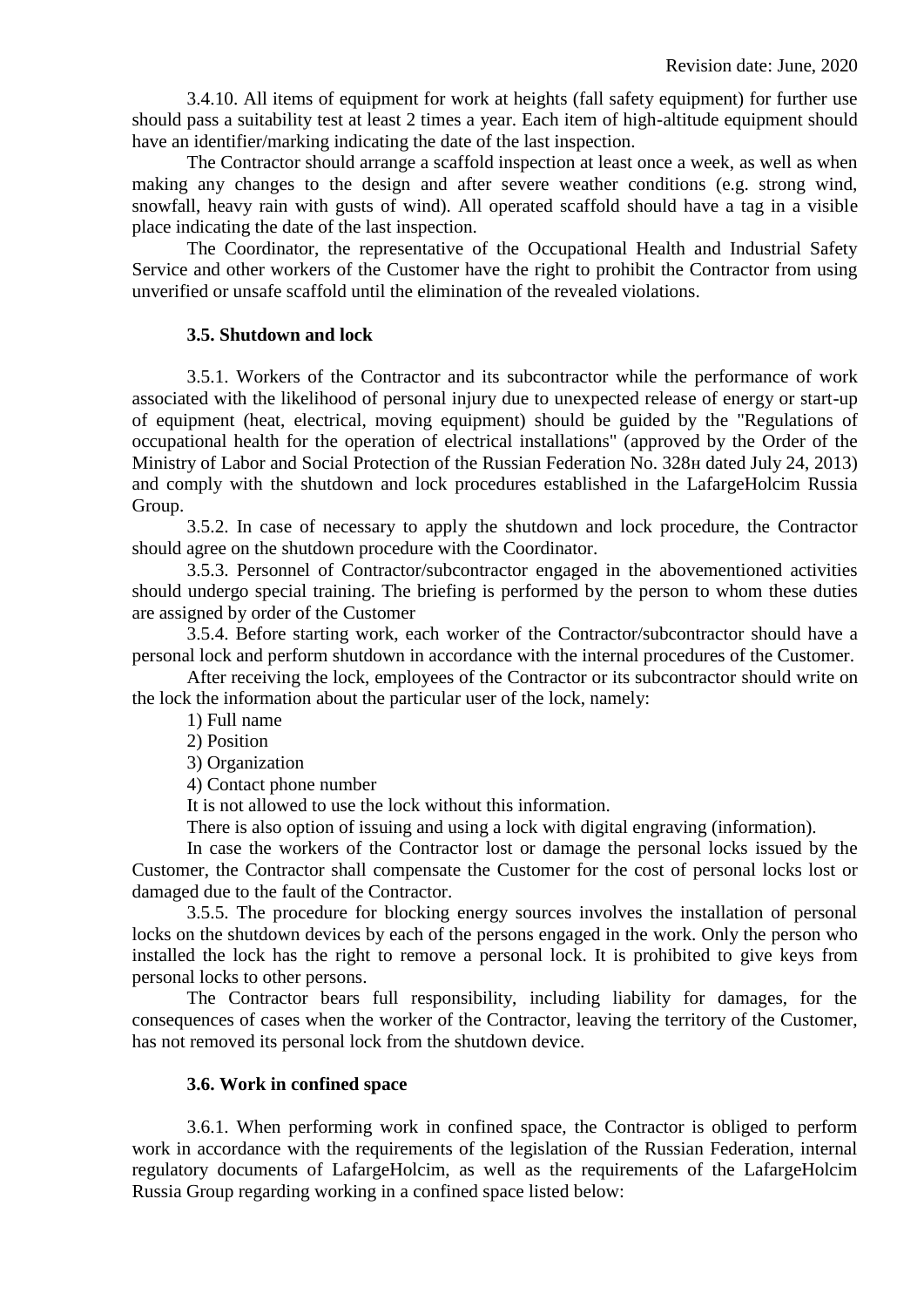● Risk assessment of the Contractor should include the necessary safety measures for performing work in a confined space by the workers of the Contractor and subcontractor engaged by the Contractor.

• To ensure safe work in confined space, the personnel of Contractor (persons responsible for issuing a permits and workers) should undergo special training. The briefing is performed by the person to whom these duties are assigned by order of the Customer, which ensures:

- understanding of the risks associated with work in a confined space;

- knowledge of the tasks and responsibilities of the supervisor;

- understanding of emergency response procedures;

- explanations on how to use a gas analyzer or other devices for evaluating the parameters of air in the working area.

3.6.2. Before performing work in a confined space, the Contractor shall develop and agree with the Coordinator an Emergency Evacuation Plan.

3.6.3. A partially confined space, where during work the concentration of oxygen or harmful substances in the air of the working space can change to dangerous values, should be classified as confined (for example, when performing painting or welding work in a receiving hopper, chutes, gutters, using equipment with an internal combustion engine inside the premises or pits with natural air ventilation)

## **3.7. Earthworks**

3.7.1. When performing earthworks, the Contractor and the subcontractors engaged by the Contractor should be guided by the requirements of the legislation of the Russian Federation, including "SP 45.13330.2012. Set of regulations. Earth structures, bases and foundations", the Law of the Russian Federation "On environmental protection", as well as the requirements of the LafargeHolcim Russia Group on earthworks set forth in this Agreement and other regulatory documents.

3.7.2. Before starting earthworks performed both mechanically and manually (with the exception of operations related to the daily operational activities of the quarry and bulk materials warehouses) and related to digging the soil to a depth of more than 30 centimeters, the Contractor is required to obtain a written permit for earthworks in services of the Customer.

3.7.3. If it is necessary for personnel to enter pits/trenches more than 1 m deep and more than 0.5 m wide, or when the pit/trench is necessary to obtain access and/or to work on underground utilities, then risks associated with the work and appropriate control measures should be described in detail in the risk assessment form.

3.7.4. At the time of earthworks, the pit should be fenced to prevent possible movement of people and vehicles, and equipped with appropriate warning signs and inscriptions and, if necessary, with signal lighting that operates at night. The fence should be installed no closer than 2 m from the pit, and if there is a rail track, no closer than 2.6 m.

3.7.5. Earthworks on the existing underground utility communications using earthmoving mechanisms are allowed to be performed only subject to a safe distance at which the operating device can approach to the utility communications. Distances are regulated by SNiP and depend on the work conditions, as well as on the type of underground utility communications. In case the distances which are closer than the above, all earthworks should be performed manually with a shovel. At the same time, it is prohibited to use the scrap, pickaxe and similar impact instruments, as well as special mobile-type means of mechanization.

3.7.6. In the area of earthworks during the operation of road-building machines, the simultaneous performing of any other work is prohibited, as well as the presence of workers within the border of the hazardous area of the operating devices of functioning special machinery (not less than 5 m). Soil extracted from a ditch or trench, and other materials, as well as a working tool, should be placed at a distance no closer than 2 m from the outer edge of the pit.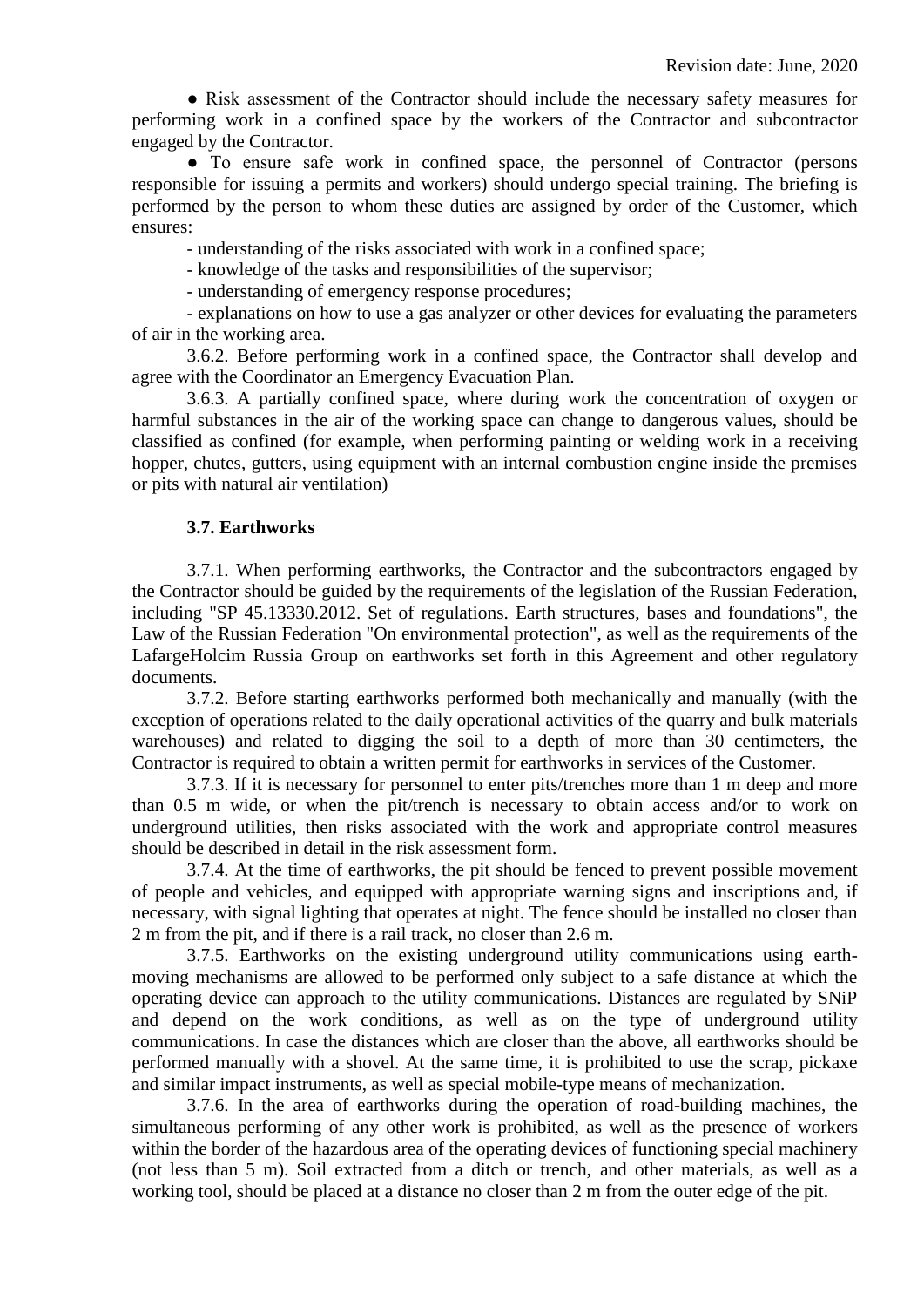3.7.7. Earthworks should be stopped immediately in case of:

- hazard of collapse;

- hazard of deformation of the foundation of nearby structures;

- revealing of utility communications not provided for by the plan;

- detection of the activity of harmful substances inside the pit;

- excavation of an explosive object.

Further resumption of work is possible only after eliminating the hazard and taking additional safety measures.

3.7.8. If it is necessary for personnel to enter pits/trenches before performing work, then the Contractor should develop and coordinate with the Coordinator an Emergency Evacuation Plan and ensure the availability of the necessary evacuation equipment.

3.7.9. A safety inspection of the condition of pits/trenches should be performed at least once a week, as well as in case of revealing signs of a possible collapse, any changes in the structure or after severe weather conditions (heavy rains).

#### **3.8. Hot works**

3.8.1. When performing hot work, the Contractor and the subcontractors engaged by the Contractor should be guided by the requirements of the legislation of the Russian Federation, as well as the requirements of the LafargeHolcim Russia Group regarding hot work set forth in this Agreement and other regulatory documents.

3.8.2. Before starting hot work, the Contractor should take measures to ensure safety during hot work by preparing the risk assessment form for contract work and draw up a permit to work. Period of validity of the permit to perform hot work may not exceed 7 days.

3.8.3. If it is necessary to arrange a stationary welding station on the territory of the Customer, the conditions for the arranging of such a station should be agreed with the Coordinator of the Customer. Subject to the written confirmation by the Coordinator that the stationary welding station of the Contractor comply with the safety requirements adopted by the LafargeHolcim Russia Group, the requirement to draw up a permit to perform hot work at this welding station can be canceled.

3.8.4. When performing hot work, the Contractor should take measures to limit access of people and vehicles to the hazardous area (by installing fencing of hazardous area, warning signs), including lower levels, where there is a possibility of falling of molten metal, scale, etc.

3.8.5. When performing hot work using gas cylinders, the Contractor and the subcontractors engaged by the Contractor during performing work should be guided by the "Regulations of industrial safety for hazardous industrial facilities using equipment operated under over pressure" (Order of the Rostekhnadzor No. 116 "On the approval of Federal standards and regulations in the field of industrial safety" dated 25.03.2014)

3.8.6. Storage conditions for gas cylinders should meet the following requirements:

- empty and intact cylinders should be stored separately and separated by a rigid structure or wall;

- all cylinders should be stored in an upright position, be fixed or tied by a chain;

- cylinders with flammable gas should be stored at a distance of at least 7 meters from cylinders with compressed non-combustible gas. With regard to substances for which the legislation of the Russian Federation establishes more stringent requirements, the minimum distance should be increased.

3.8.7. Cylinders with oxygen and acetylene should meet the following requirements:

- a flame-retardant valve (flashback arrestor) is installed in front of the cutter, and a backfire valve in front of the cylinder;

- each cylinder should be equipped with a manometer, and manometers should be in operable condition;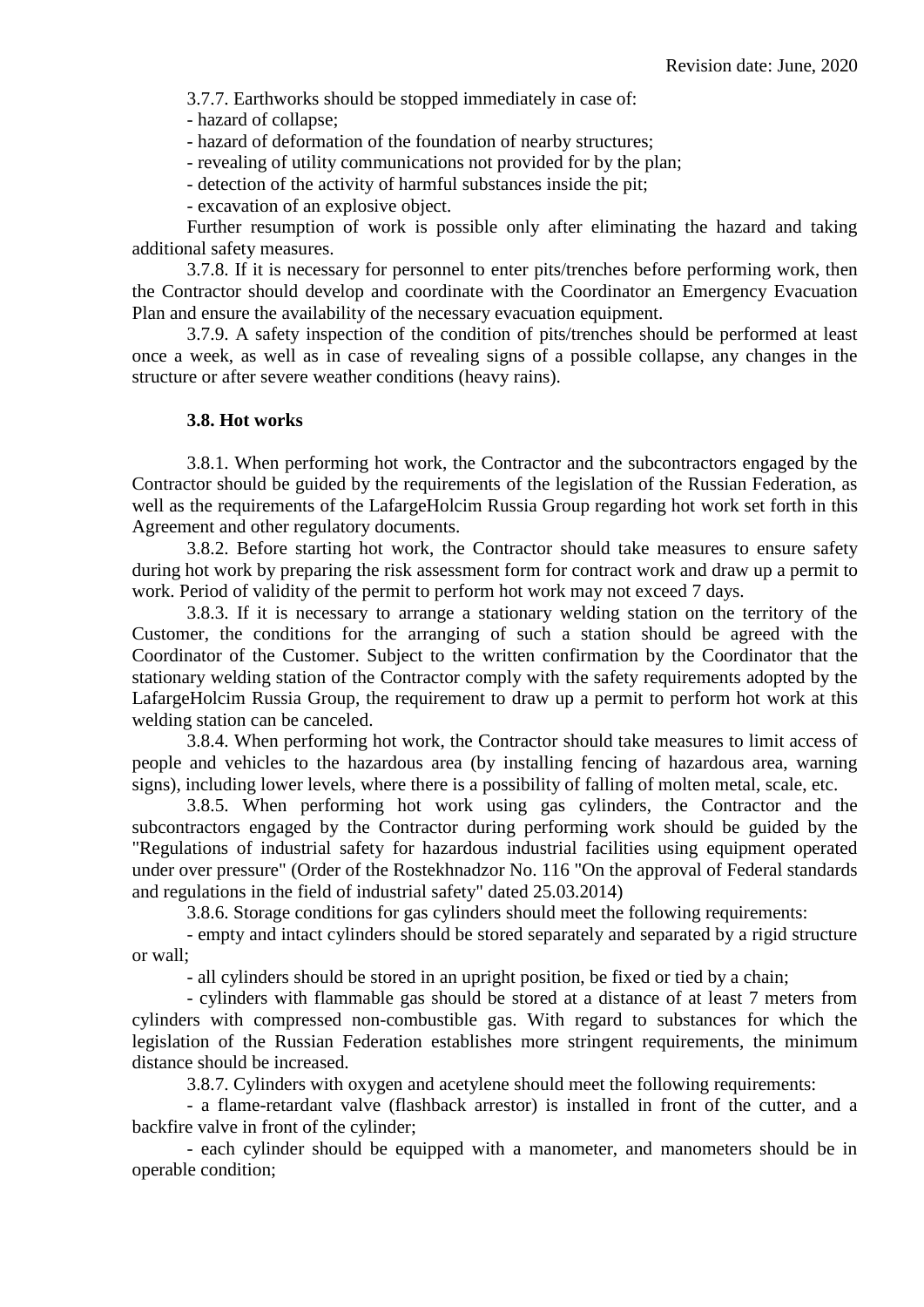- all hoses should be in operable condition (no cuts, no signs of damage, cracks) and securely attached to fittings or connection points. It is prohibited use wire to attach hoses;

- acetylene cylinders should be transported and stored vertically;

- gas cylinders should be attached to permanent or temporary structures in an upright position.

3.8.8. For hot work areas, the Contractor shall assign a person responsible for fire safety. This employee should:

- undergo training/briefing on its duties;

- have the means to send an alarm in the event of an emergency, and also remain in the work area for at least 30 minutes after completion of work.

3.8.9. Welding equipment, gas hoses and fittings should be inspected at least once every 3 months. Test results should be documented.

## **3.9. Work on lifting and moving cargoes, moving people using specialized lifting mechanisms.**

3.9.1. When performing lifting work, the Contractor and the subcontractors engaged by the Contractor should be guided by the Federal standards and regulations in the field of industrial safety "Regulations of safety for hazardous production facilities that use lifting devices", approved by the Order of the Rostekhnadzor No. 533 dated 12.11.2013, as well as the requirements of the LafargeHolcim Russia Group for lifting operations set forth in this Agreement and other regulatory documents.

3.9.2. When performing work related to the movement of people (cargoes) by means of lifts (towers), the Contractor and the subcontractors engaged by the Contractor should be guided by the Federal standards and regulations in the field of industrial safety "Regulations of safety for hazardous production facilities that use lifting devices", approved by the Order of the Rostekhnadzor No. 533 dated 12.11.2013.

3.9.3. When performing lifting work, the Contractor and the subcontractors engaged by the Contractor should take into account that lifting and moving people using boom-type cranes is strictly prohibited.

3.9.4. Increased attention in the risk assessment of contract work should be given to safety measures in the following cases:

- when people should work with the cargo during its movement (to control the movement of cargo in confined areas);

- when performing non-standard tasks or performing work for the first time;

- in case of paired lifting of cargo (using two or more cranes);

- in the presence of hazardous environmental factors (power lines, physical obstacles, unstable soil, etc.);

- in cases when people need to perform work within the area of a possible drop of suspended cargo (not under cargo; people are not allowed to work under the cargo);

- when moving people (cargoes) using lifts (towers).

3.9.5. Cranes in operation (subject to registration with Rostekhnadzor bodies in accordance with the requirements of the Federal standards and regulations in the field of industrial safety "Regulations of safety for hazardous production facilities that use lifting devices", approved by the Order of the Rostekhnadzor No. 533 dated 12.11.2013) should be equipped with plates with the indication of registration number, certified load capacity and the date of the next partial and full technical examination.

3.9.6. Lifts in operation (subject to registration with Rostekhnadzor bodies in accordance with the requirements of the Federal standards and regulations in the field of industrial safety "Regulations of safety for hazardous production facilities that use lifting devices", approved by the Order of the Rostekhnadzor No. 533 dated 12.11.2013) should be equipped with plates with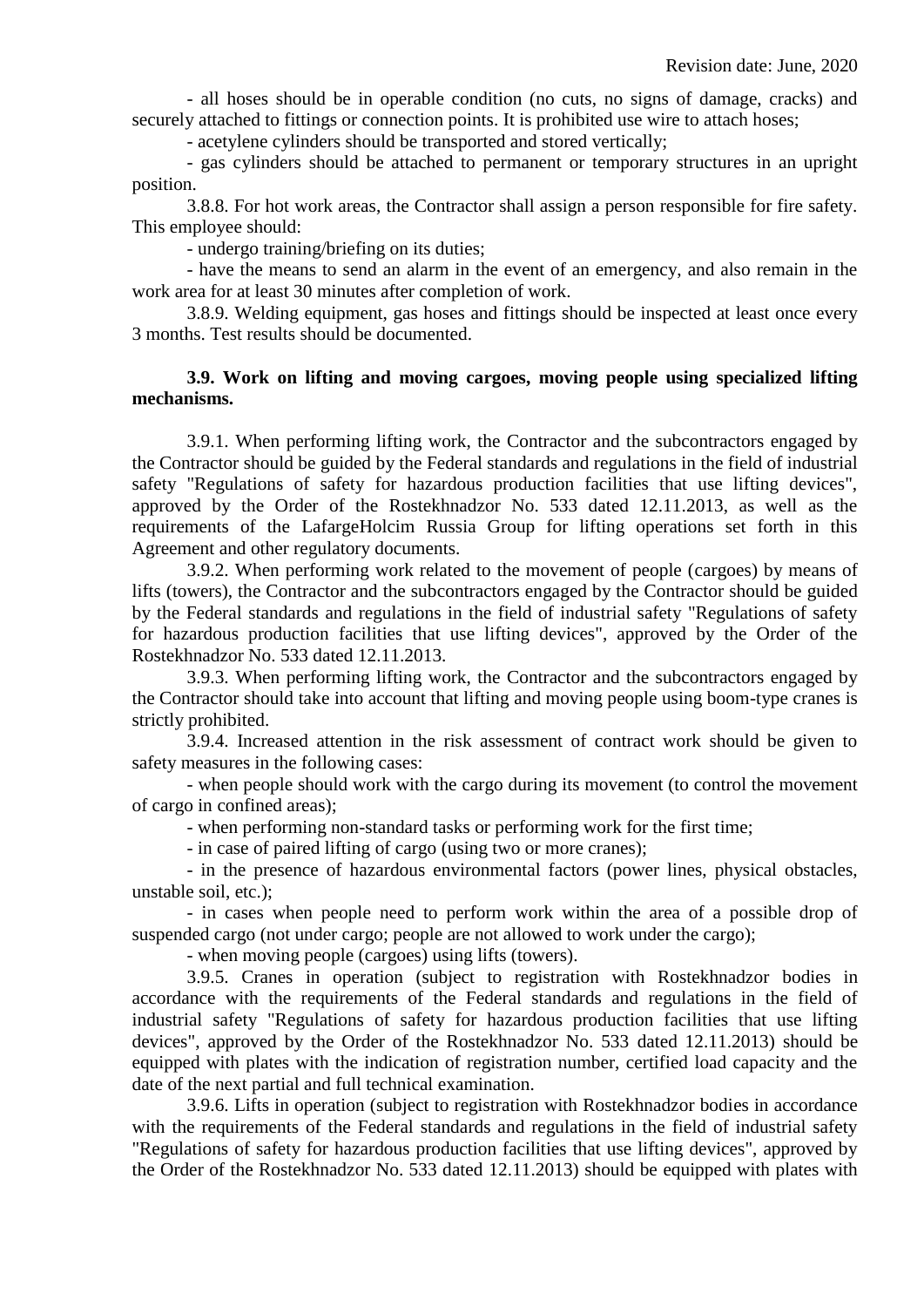the clear indication of the registration number, load capacity and date of the next partial or full technical examination.

3.9.7. Locations for the storage of lifting mechanisms and equipment should be equipped with signs contain information about slings, load capacity and the recommended scheme for using slings when lifting.

3.9.8. Defective load-handling devices, as well as devices that do not have tags (stamps), should not be present in the places of work. It is prohibited to locate unmarked and damaged containers at the places of work.

3.9.9. All lifting mechanisms and equipment, as well as supporting stands should be equipped with plates with information about the maximum work load.

3.9.10. Lifting equipment should be stored:

- On racks, shelves or be suspended; it should not be on the ground;

- Sorted by type and load capacity for quick selection;

- Artificial fiber slings should be stored in a place that prevents effect of direct sunlight to prevent damage from ultraviolet rays.

3.9.11. Work areas involving the lifting and moving of cargoes should be protected with a barricade tape or other methods to prevent access of unauthorized persons to the hazardous area and unauthorized passage of equipment.

## **3.10. Electrical safety**

3.10.1. Electrical panels and boxes, electrical cells and substations and any electrical equipment should have:

- design conforming to the operating conditions that ensures protection against external environmental influences; if necessary, an explosion-proof design;

- necessary marking and warning signs ("Voltage", "Electrical shock hazard", marking of emergency shutdown systems);

- reliable protection from unauthorized access.

3.10.2. Each electrical installation used should have an emergency shutdown device, and also have the possibility to lock the power circuit in the "off" state using a lock.

3.10.3. All extension cables used outdoors should be designed to meet their operating conditions.

3.10.4. All portable power tools should be inspected on a regular basis. Cables and connecting devices should not be damaged and have signs of melting or burning. All portable electrical devices in use should have a tag indicating that inspection was timely performed and that the device is suitable for use. The tag should show information about the date of the next test and inventory number. Verification period is one time per 3 months.

3.10.5. The entire public electrical network (sockets) should be protected with a protection tripping device configured to operate at a residual current of 30 mA. If there is no protection tripping device in the circuit, then portable protection tripping devices should be used.

3.10.6. All portable electrical equipment should have valid identification labels or tags indicating that the equipment is suitable for use.

3.10.7. Devices that protect the electrical equipment (fuses, overload differential protection systems) should be installed in each electrical circuit. Only electrical personnel should have access to such devices.

3.10.8. Wiring diagrams should be available for each item of electrical equipment.

## **3.11. Work in the area of emissions of hot gases, near materials and surfaces with high temperature**

3.11.1. Before starting work in the hot gases emission area, near materials and surfaces with elevated temperatures, the Contractor, together with the representatives of the Customer,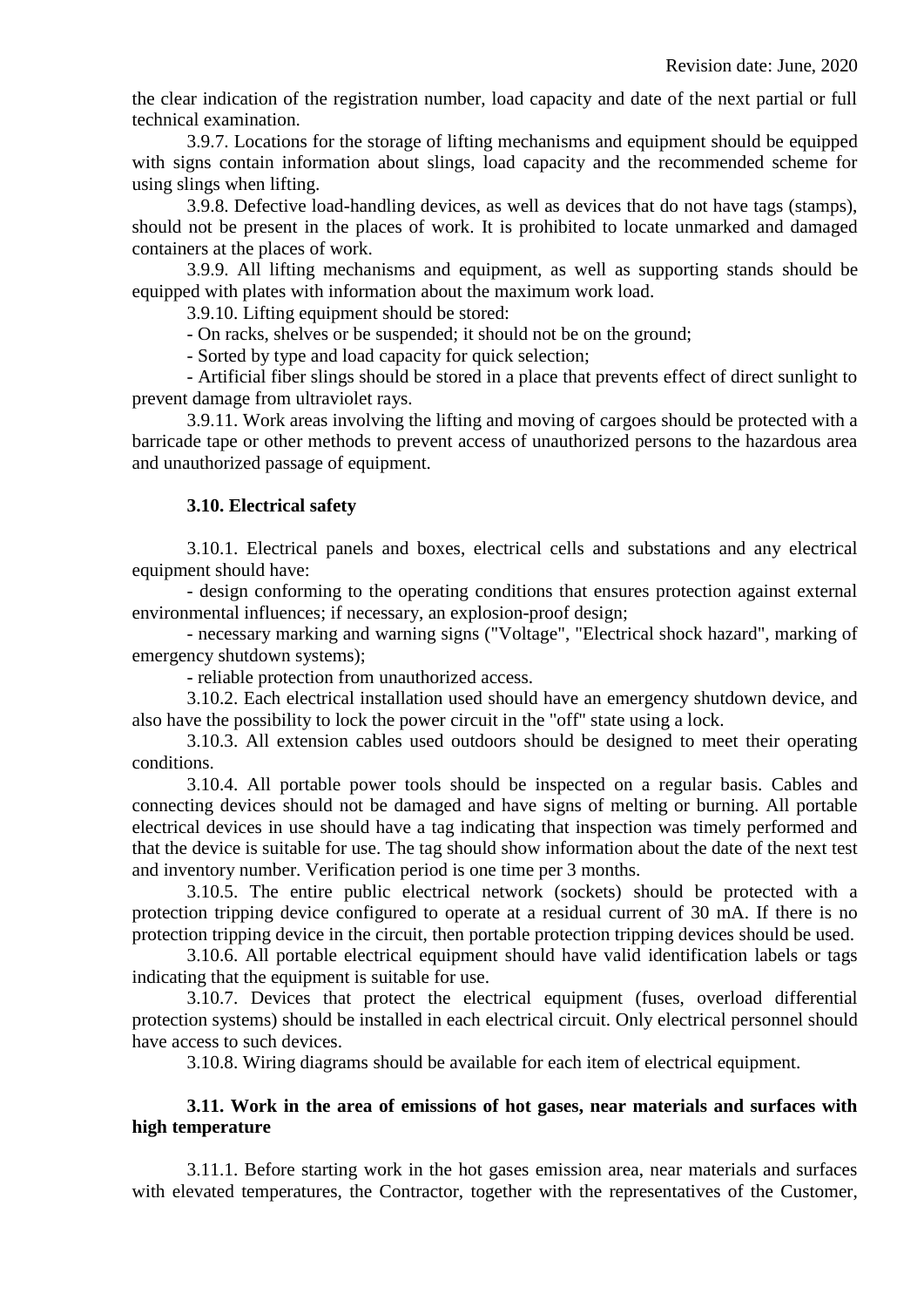should perform a risk assessment. The work can be performed after Contractor issues the permit to work.

3.11.2. Before performing work in the hot gases emission area, near materials and surfaces with elevated temperatures, the Contractor should develop and agree with the Coordinator an Emergency Evacuation Plan.

3.11.3. Work in the hot gases emission area, near materials and surfaces with elevated temperature, should be performed at an air temperature of no higher than  $40^{\circ}$ C, while the worker should not present in the work area for more than 15 minutes, followed by a 10-minute break to rest at normal temperatures.

3.11.4. Each worker performing work in the hot gases emission area, near materials and surfaces with elevated temperatures, should be provided with personal protective equipment in accordance with the identified hazards (protective clothing, safety shoes, gloves or mittens, protective helmet, safety glasses, respirators, gas masks, safety belts with safety ropes attached to them, other special safety devices), and is obliged to use them in accordance with the identified hazards and risks in the workplaces.

3.11.5. If it is necessary to perform tasks difficult in management (joint or combined) in the hot gases emission area, near materials and surfaces with elevated temperature, the Contractor should appoint a Supervisor from among the most qualified work performers (usually, the foreman).

Supervisor:

- receives ad hoc briefing from the work authorizer or the work superintendent (against signed acknowledgment in the permit to work);

- personally exercises control over the performing of work during the work shift and compliance with measures aimed to ensure safe working conditions, which are determined by the permit to work and included in the duties of the work performers;

- independently or at the request of the work manager or the work authorizer, suspend the performing of work (and notify the work superintendent about this) in cases of a threat to the life and health of the work performers;

- resumes the performing of work at the direction of the work authorizer or the work superintendent;

- is responsible for compliance with measures to ensure safe working conditions during the performance of work that are part of the duties of the performers and persons determined by the permits to work.

#### **3.12. Work near the water**

All workers performing work near the water should comply with the following rules:

- use life-saving equipment when working near water that can keep their weight afloat;

- inspect life-saving equipment before use;

- inspect all ladders, bridges, platforms, work structures and stairs before use;

- use the necessary personal protective equipment in accordance with Section 4 of this Agreement;

- take precautions regarding working conditions near water:

- consider temperature;
- consider passage along the embankment (slip, fall);
- consider biological risks;
- consider flow, exposure to water;

- agree on methods of maintaining communication with the controller or watchman.

#### **3.13. Completion of work**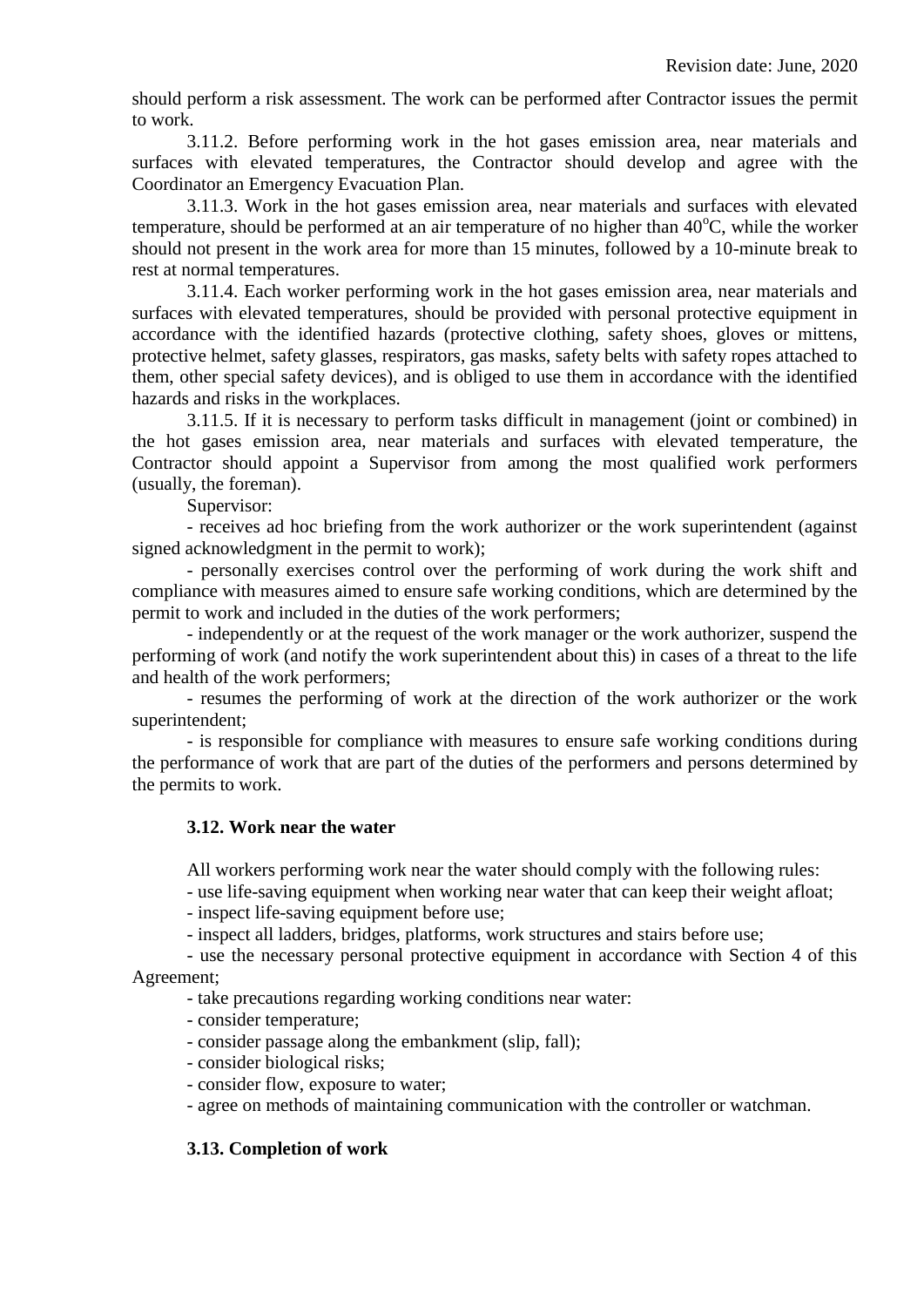After completion of work, the Contractor should immediately remove from the territory of the Customer all unused materials and waste, if they are not the property of the Customer, as well as equipment, and leave the work area in clean condition in accordance with the requirements of the Customer.

## **4. PERSONAL PROTECTIVE EQUIPMENT**

4.1. All personnel should be provided with the following personal protective equipment, which should be used correctly and permanently while in the factory:

- special shoes with shockproof toe-puff;

- safety glasses with shockproof lenses and side protection;

- protective helmet with a chin strap;

- signal vest or signal clothing with reflective and contrasting inserts, which will remain visible in various conditions of the production environment.

4.2. Personnel engaged in the performance of work should additionally use appropriate personal protective equipment providing protection against risks associated with the performing of this work:

- respirator;

- ear protectors or ear plugs;

- mask-type goggles;

- protective gloves;

- protective face shield with a helmet mount. Use of head-mounted guards is not allowed. For welding work:

- protective masks/shields with helmet mount. Use of head-mounted masks/shields is not allowed;

- heat-resistant workwear and gloves;

- special shoes for welding;

- special gloves and aprons for operations related to mixing chemicals.

4.3. All of the above personal protective equipment should be certified for these types of work and use on the territory of the Russian Federation.

4.4. Providing the personnel with personal protective equipment and ensuring that personnel of the Contractor comply with the requirements for use of personal protective equipment is the sole responsibility of the Contractor.

## **5. TRANSPORT OF THE CONTRACTOR**

5.1. All vehicles of the Contractor used in the performance of the work should be equipped with:

- integrated seat belts for the driver seat and each passenger seat.

- first-aid kit, fire extinguisher, rear-view mirrors, sound signal, emergency stop signs, stops (wedges) for putting under the wheels (if necessary, for example, when working in a quarry or parking on a road surface with a slope of more than 7 degrees);

- tires suitable for the season and corresponding to the requirements of the traffic rules regarding tread wear;

- operable light alarm when performing reversing run; technological and freight vehicles with a load capacity of more than 10 tons, should be also equipped with an automatic sound signal when performing reversing run.

5.2. For access to the quarry, all passenger cars and technological vehicles of the Contractor should be equipped with four-way flashing beacons.

5.3. The Contractor is obliged to: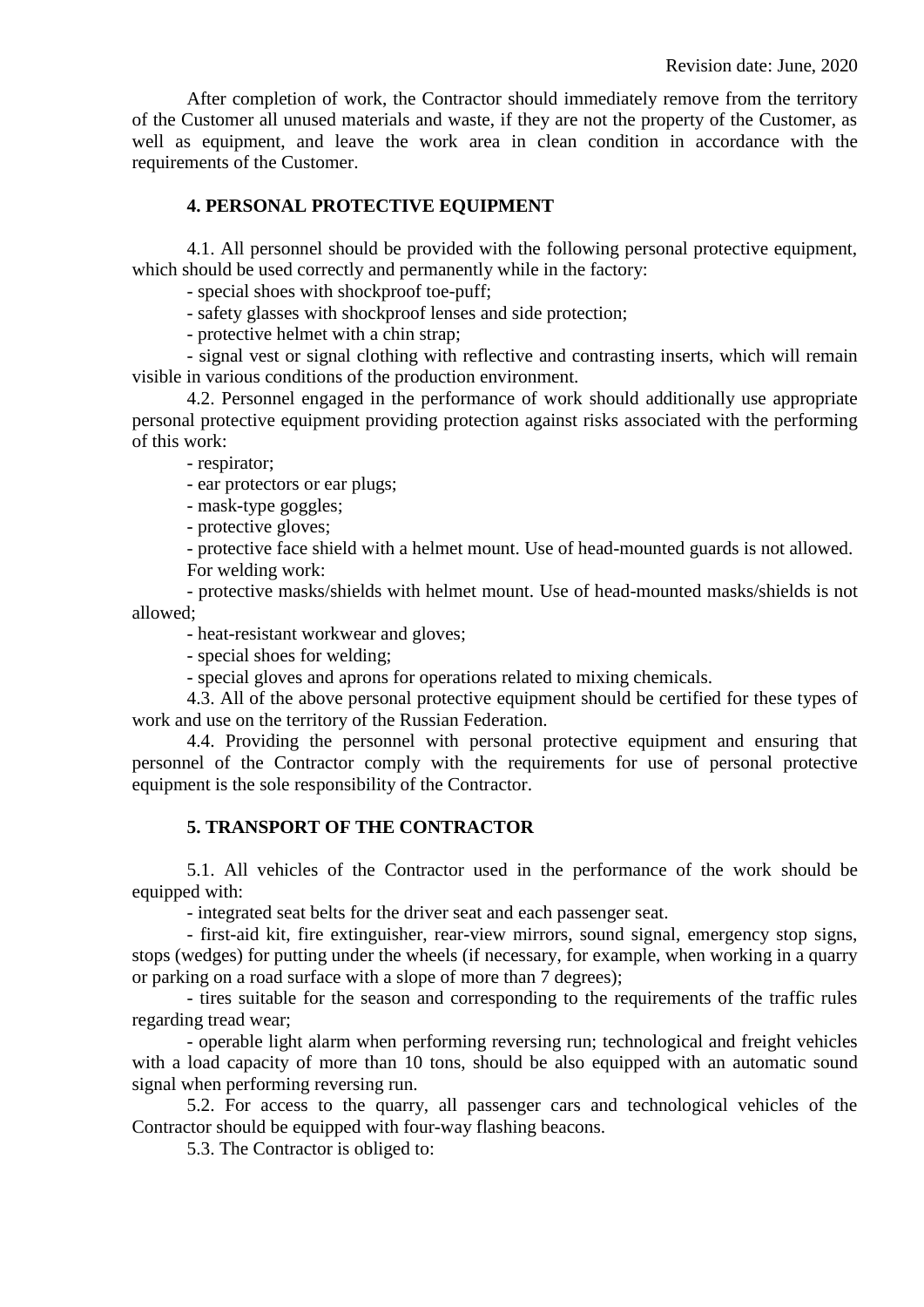- prepare a Plan for movement of vehicles at the facility, including information on speed limit signs and protection of the edge of the road if the Contractor uses vehicles and technological vehicles during work on the territory of the Customer;

- arrange work on road safety in accordance with the requirements of the Federal Law No. 196-FZ "On road safety" dated 10.12.1995;

- during work, provide the Customer or use operable vehicles, perform timely technical inspection of vehicles in accordance with the legislation of the Russian Federation;

- arrange control inspections of vehicles before moving to the highway (route) / before starting work;

- ensure compliance with speed limit in the territory of the facility established by the Customer;

- ensure the movement and parking of vehicles according to the markup (schemes) at the facility of the Customer (if any);

- provide the Customer load-lifting equipment and aerial platforms for inspection before equipment enters the territory, with the provision of the necessary documents permitting its operation;

- when the freight transport entering the territory of the Customer, show to security guards a waybills of the established form with a mark about passing a pre-trip medical examination and a note from the mechanic about the proper condition of the vehicle;

- comply with the traffic rules when moving vehicles at the territory of the Customer.

#### **6. ALCOHOL AND PSYCHOACTIVE SUBSTANCES ABUSE POLICY**

6.1. The Contractor is obliged to:

- daily, before the start of the work shift and performing work, arrange a testing of its workers, including workers of the Subcontractors to determine whether they are under influence of alcohol or psychoactive substances (collectively referred to as "workers under influence of alcohol or psychoactive substances");

- immediately dismiss from work and remove from the territory of the LafargeHolcim Russia Group its workers under influence of alcohol or psychoactive substances;

- not impede and assist the Customer in performing regular and random tests of its workers and workers of the subcontractor to determine whether they are under influence of alcohol or psychoactive substances using quick tests and a verified breathalyzer;

- not impede and assist the Customer in the inspection of the cargo carried or transported by their workers, including workers of the subcontractors, to the territory of the LafargeHolcim Russia Group, for the presence of alcohol or psychoactive substances;

- prevent the carry or transport and storage of alcohol or psychoactive substances by its workers, including workers of the subcontractor on the territory of the LafargeHolcim Russia Group, with the exception of Allowed Substances.

6.2. Procedure for registering any violations of the requirements for alcohol or psychoactive substances:

- In case of revealing the signs of alcoholic, drug or other intoxication of the worker of the Contractor, this worker is sent to the medical center of the Customer for a medical examination. Based on the results of a medical examination, a Sobriety Control Protocol is drawn up. When establishing the state of alcoholic, drug or other intoxication, simultaneously with the Protocol it is necessary to drawn up a Certificate indicated in Clause 12.3 of the Agreement and the worker of the Contractor is immediately removed from the territory of the Customer. In case the worker of the Contractor refuses to undergo a medical examination, it is necessary, in the presence of two witnesses, to drawn up a Certificate indicated in Clause 12.3 of the Agreement with a corresponding mark on refusal to undergo a medical examination and the worker of the Contractor is immediately removed from the territory of the Customer. In this case,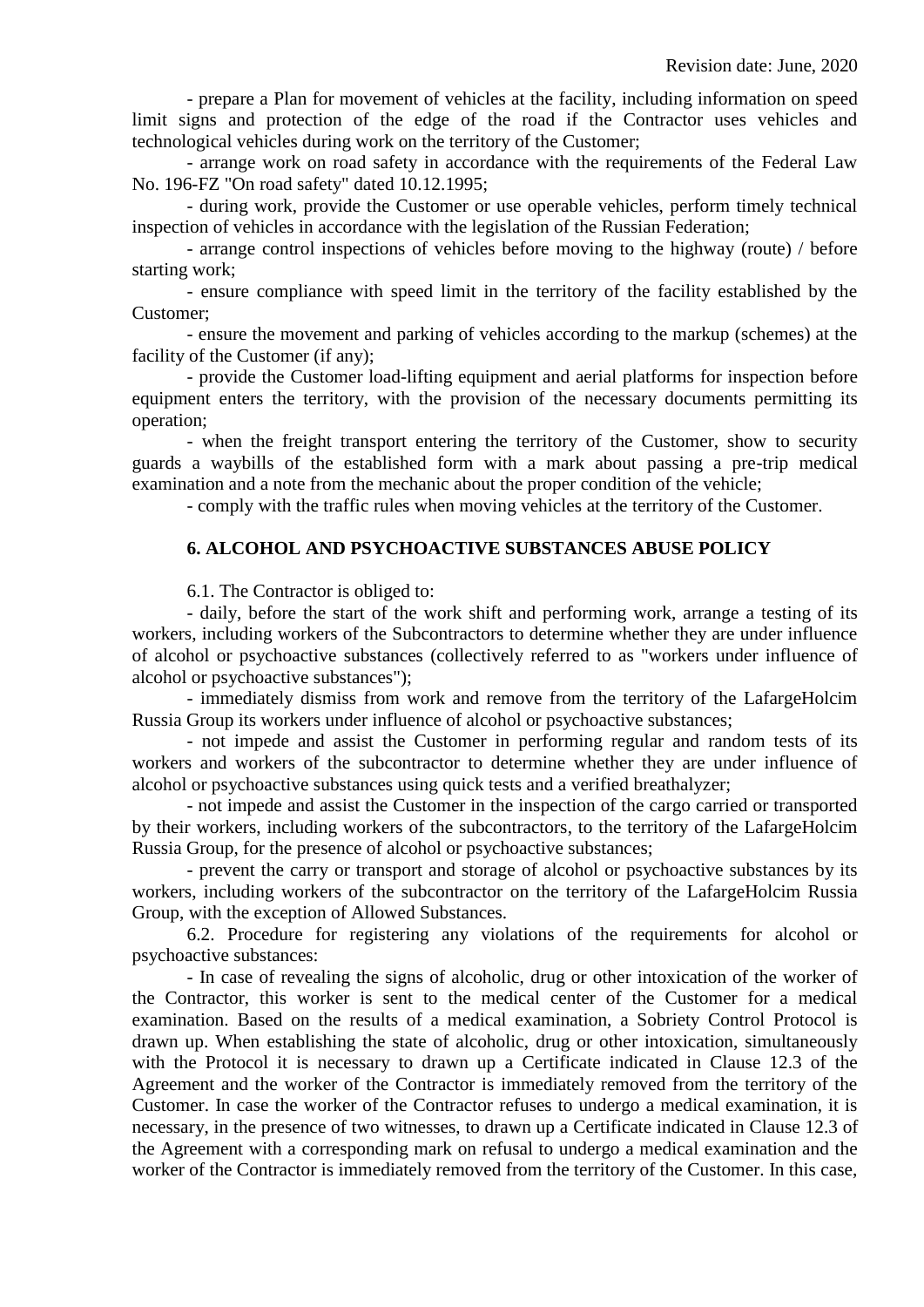the testimonies, memos, internal reports or other documents of witnesses will serve as the evidences of alcoholic or other intoxication.

- Revealing of worker in a state of alcoholic, drug or other intoxication, as well as the Sobriety Control Protocol and/or the Certificate indicated in Clause 12.3 are an unconditional basis for imposing a fine on the Contractor in accordance with Clause 12.4 of the Agreement

- Refusal of the worker of the Contractor to undergo a medical examination to establish the fact of being under a state of alcoholic, drug or other intoxication does not exempt the Contractor from paying the fine provided for by Clause 12.4 of the Agreement.

6.3. The Customer has the right to:

• perform regular, irregular and spot tests, as well as daily tests using the quick test and a verified breathalyzer before allowing the workers of the Contractor to enter the territory of the LafargeHolcim Russia Group;

• immediately remove the worker of the Contractor from the territory of the LafargeHolcim Russia Group, upon confirmation that the worker is under the influence of alcohol or psychoactive substances;

• refuse entering the worker of the Contractor to the territory of the LafargeHolcim Russia Group upon confirmation that the worker is under the influence of alcohol or psychoactive substances on the basis of the data of the quick test and the verified breathalyzer;

• perform inspections of the cargo carried or transported by the worker of the Contractor into the territory of the LafargeHolcim Russia Group for the presence of alcohol or psychoactive substances;

• refuse to the worker of the Contractor to carry or transport into the territory of the LafargeHolcim Russia Group a cargo containing alcohol or psychoactive substances, with the exception of Allowed Substances;

• if necessary, at any time inspect the temporary warehouses of the Contractor for the storage of alcohol or psychoactive substances.

#### **7. ENVIRONMENTAL PROTECTION**

7.1. The Customer undertakes to familiarize the Contractor with the environmental requirements established at the enterprise through environmental briefing in the Environmental Service.

7.2. The Contractor is obliged to comply with the requirements of the current environmental protection legislation of the Russian Federation and the environmental requirements established by the internal procedures of the Customer.

7.3. The Customer has the right to perform monitoring (internal audit) over the implementation of environmental requirements and request any information regarding environmental protection activity of the Contractor, including documentation confirming the final transfer of waste for disposal, placement and detoxication (agreements, acts, waste collection schedule).

7.4. The Contractor shall, within the time period agreed upon with the Customer, to comply with remarks revealed as a result of inspection aimed at establishing that the Contractor has complied with environmental protection requirements.

7.5. The Contractor is obliged to immediately inform the authorized representative of the Customer about emergency situations related to environmental pollution.

7.6. In the event of an emergency situation at the place of work, the Contractor shall, together with the Customer, participate in the liquidation of consequences of the emergency situation, in accordance with the existing Emergency Consequences Liquidation Plan.

7.7. After liquidation of consequences of emergency situations associated with environmental pollution, the Contractor is obliged at the request of the Customer to ensure the appearance of all workers, including subcontractors for undergoing of unscheduled environmental briefing at the enterprise of the Customer.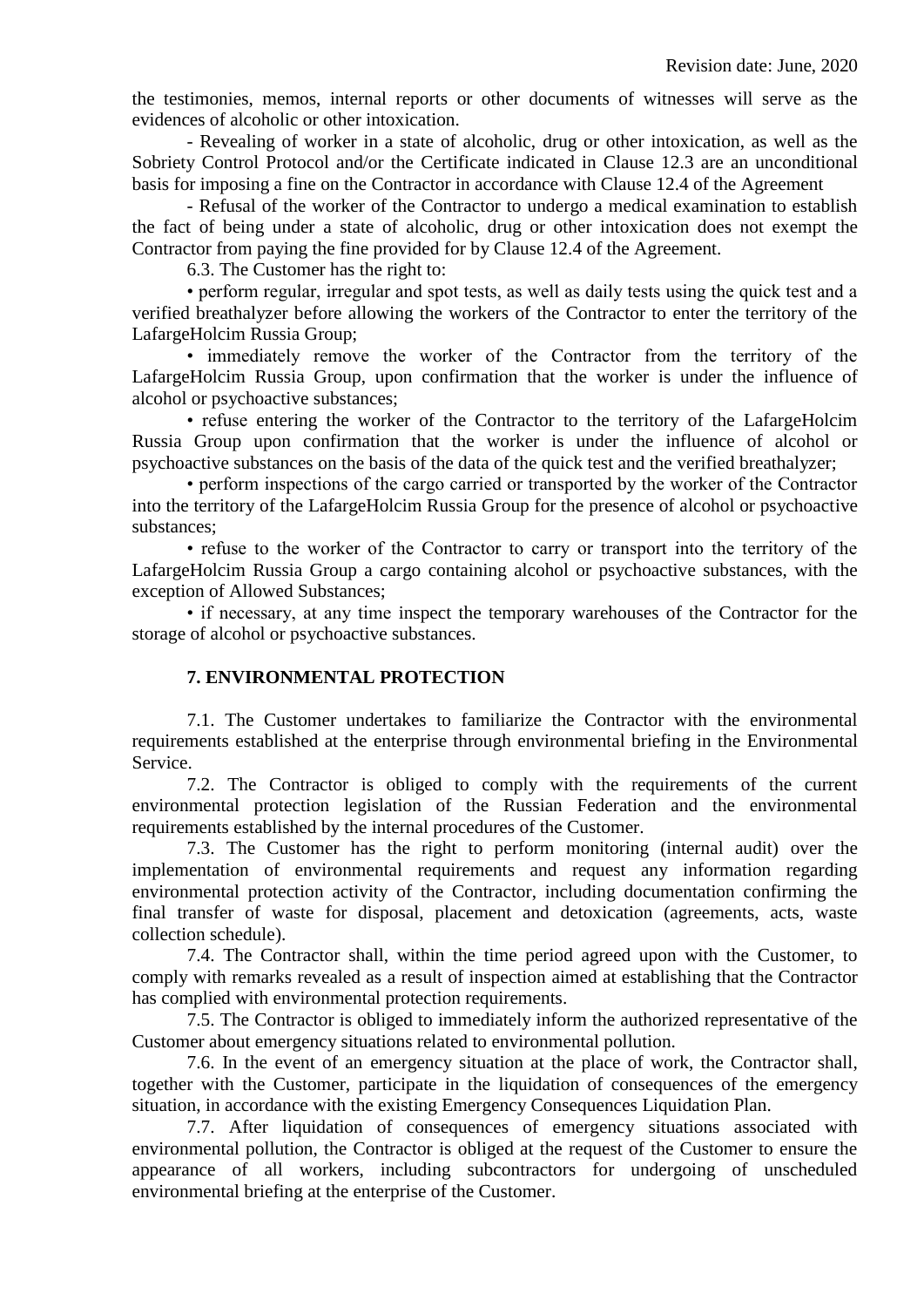7.8. In case of environmental pollution due to the fault of the Contractor, the Contractor is obliged to compensate the Customer for all costs that Customer incurred to eliminate this pollution and/or to compensate for all costs for the environmental damage, paid according to the relevant lawsuits, orders, resolutions of state authorities, local authorities, their official persons, prosecutors, courts, other eligible persons, filed (awarded) as part of environmental activities, including compensation of fines.

7.9. Waste produced from the performance of work by the Contractor, including from materials and goods of the Customer, is the property of the Contractor. Ownership right to scrap non-ferrous and ferrous metals produced from materials and goods of the Customer belongs to the Customer. Termination of liability of the Contractor when performing work on the territory of the Customer, accompanied by the generation of production and consumption waste, occurs upon transfer of ownership to another legal entity that has the appropriate legal grounds for managing this waste.

7.10. Responsibility for waste management (separate temporary accumulation in the territory of the Customer in the containers of the Contractor, conclusion of relevant agreements for the final disposal of waste, transfer of waste for disposal, placement and detoxication) rests with the Contractor.

The Contractor is obliged to perform daily cleaning at the places of work or places of providing of services and at the site of location of the trailers in the territory of the Customer, and on the daily basis remove waste from the places of their production to its own places intended for temporary accumulation of waste.

7.11. Temporary accumulation (of transport batches) of all types of waste produced as a result of the activity of the Contractor is permitted within the work territory, on sites specially equipped for this purpose and in storage containers, in accordance with environmental, sanitary standards and fire safety rules. In other cases, the places of temporary accumulation of waste at the industrial site of the enterprise are agreed with the Customer. Contractor independently arranges temporary storage places for its waste.

7.12. Any incineration of materials on the territory of the Customer is prohibited.

7.13. Contractor is obliged to prevent spills, leaks and seeps of fuels and lubricants, paints and other harmful chemical substances. In the event of a spill of the listed substances, liquids should be collected using sorbent materials (sand, rags, etc.). Wastes from contaminated sorbent materials are collected at sites specially equipped for these purposes and in accumulation containers owning by the Contractor, in accordance with environmental and sanitary standards and fire safety rules.

7.14. The Contractor is obliged to prevent the discharge of oil products, suspended particles, toxic liquid waste and other harmful chemical substances into the open drainage system and domestic sewer of the Customer.

7.15. The Contractor is obliged to prevent the entering of waste into the soil, into storm drains, on sidewalks and roads.

7.16. Transfer of production waste and consumption waste of 1-4 hazard classes generated during the performance of work is performed by the Contractor to the enterprises that have the appropriate licenses for waste management. Transfer of waste of 5 hazard class to other organizations for filling roads, quarries and other facilities of the Customer is allowed in agreement with the Customer.

7.17. The Contractor undertakes to make payments to the state budget of the appropriate level, provided for by the current legislation of the Russian Federation, for various types of negative environmental impacts that arise as a result of its production activities related to the fulfillment of obligations stipulated by this Agreement. The procedure for calculating and collecting payments for negative environmental impacts is established by the legislation of the Russian Federation.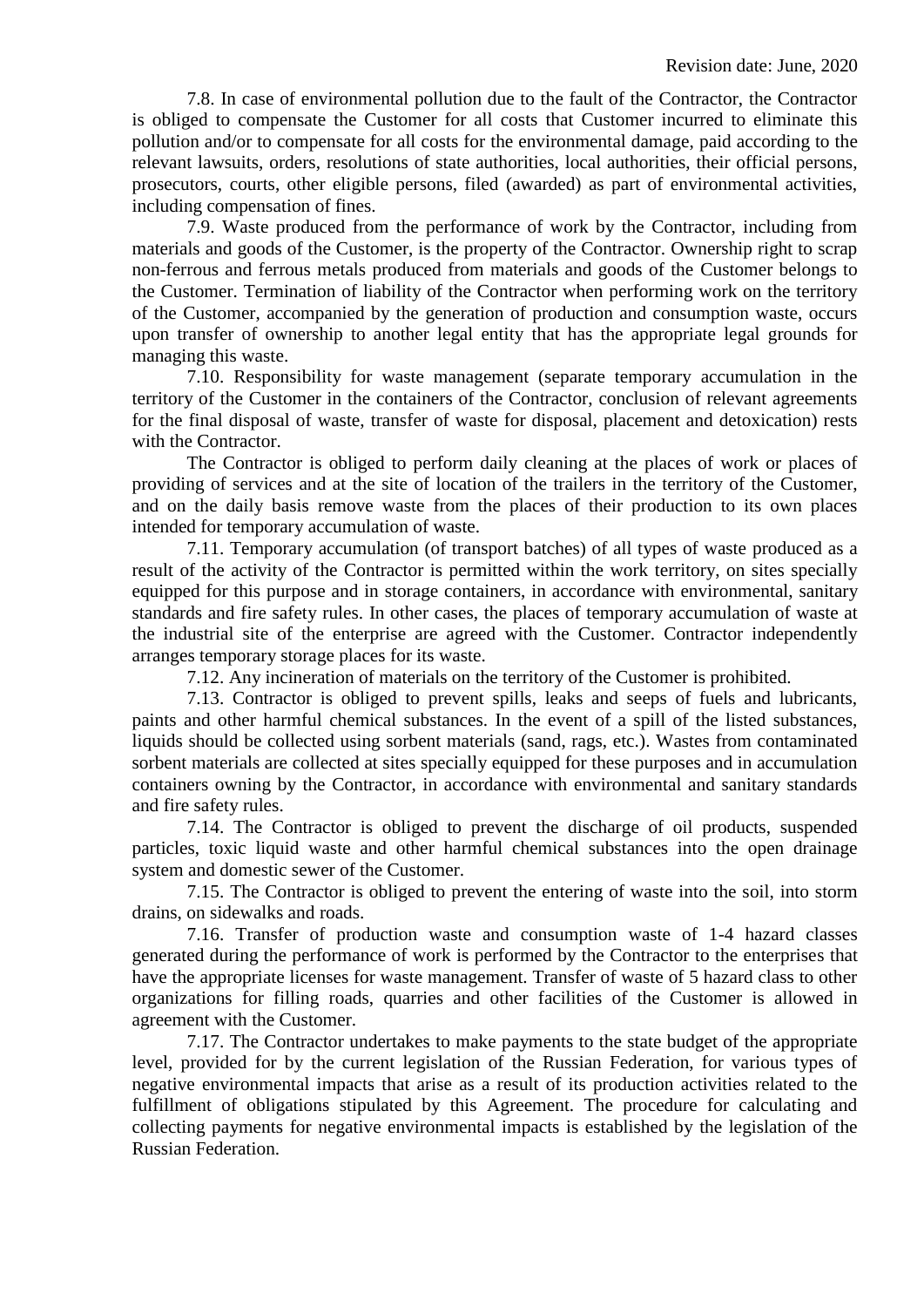7.18. The conditions of Section 7 of this Agreement apply in full scope, in the absence of other requirements stipulated in the Agreement concluded by the parties, or in part that does not contradict the conditions of the Agreement.

#### **8. FIRE SAFETY**

8.1. In matters of ensuring fire safety, the Parties should be guided by the requirements of the Federal Law of No. 69-FZ "On fire safety" dated 21.12.1995, the Federal Law No. 123-FZ "Technical regulation on the requirements of fire safety" dated 22.07.2008, and "Rules of fireprevention regime in the Russian Federation", approved by Decree of the Government of the Russian Federation No. 390 dated 25.04.2012 and other regulatory documents containing fire safety requirements.

8.2. The Contractor is obliged to maintain the proper fire safety regime at the work places and occupied premises, and to comply with the established fire safety requirements. Also, in order to prevent fires, the Contractor is obliged to control the work places, inspect the premises before closing after the end of the working day.

8.3. The Contractor is obliged by its own efforts and costs to equip the work places and occupied premises with primary fire extinguishing means and fire safety signs in accordance with the equipping standards.

8.4. The Contractor ensures the keeping of primary fire extinguishing means in permanent readiness for use and maintaining fire extinguishers in accordance with the requirements established for them.

8.5. When providing the Contractor with buildings, premises that are equipped with fire protection systems (automatic fire alarm, fire alert, etc.) for the term of the work, the Contractor should ensure that the systems are kept in good condition. Contractor undertakes to receive information from the Customer on notifications and operation procedures of the systems and to continue to properly receive and register alarms notifying that the fire alarm is actuated.

8.6. When storing and working with fire hazardous and explosive-fire hazardous substances and materials, the requirements of marking and warning signs should be observed and fire separation distances to the objects bordering them should be maintained.

8.7. When performing fire hazardous operations, it is necessary to use the equipment, devices and appliances that meet the specifications and requirements to safe operation.

8.8. The Contractor is obliged to determine the procedure for unhindered access to the occupied premises (including after hours) in case of fire or other emergency situations.

8.9. The Contractor is responsible in accordance with applicable legislation for failure to comply with fire safety requirements and responsible for the consequences of a fire caused by its fault and caused any damage.

8.10. If the Contractor or the subcontractor engaged is in fault, then Contractor is obliged to compensate the damage caused to the property of the Customer or third parties as a result of the fire.

#### **9. SMOKING**

9.1. The Contractor shall be guided by Clause 14 of the "Rules of fire-prevention regime in the Russian Federation", approved by Decree of the Government of the Russian Federation No. 390 dated 25.04.2012, which indicates the following: "smoking on the territory of explosivefire hazardous areas and fire hazardous areas is prohibited".

9.2. The Contractor shall be guided by Federal Law 2013 No. 15-FZ "On protecting public health from exposure to ambient tobacco smoke and the consequences of tobacco consumption" dated 23.02.2013.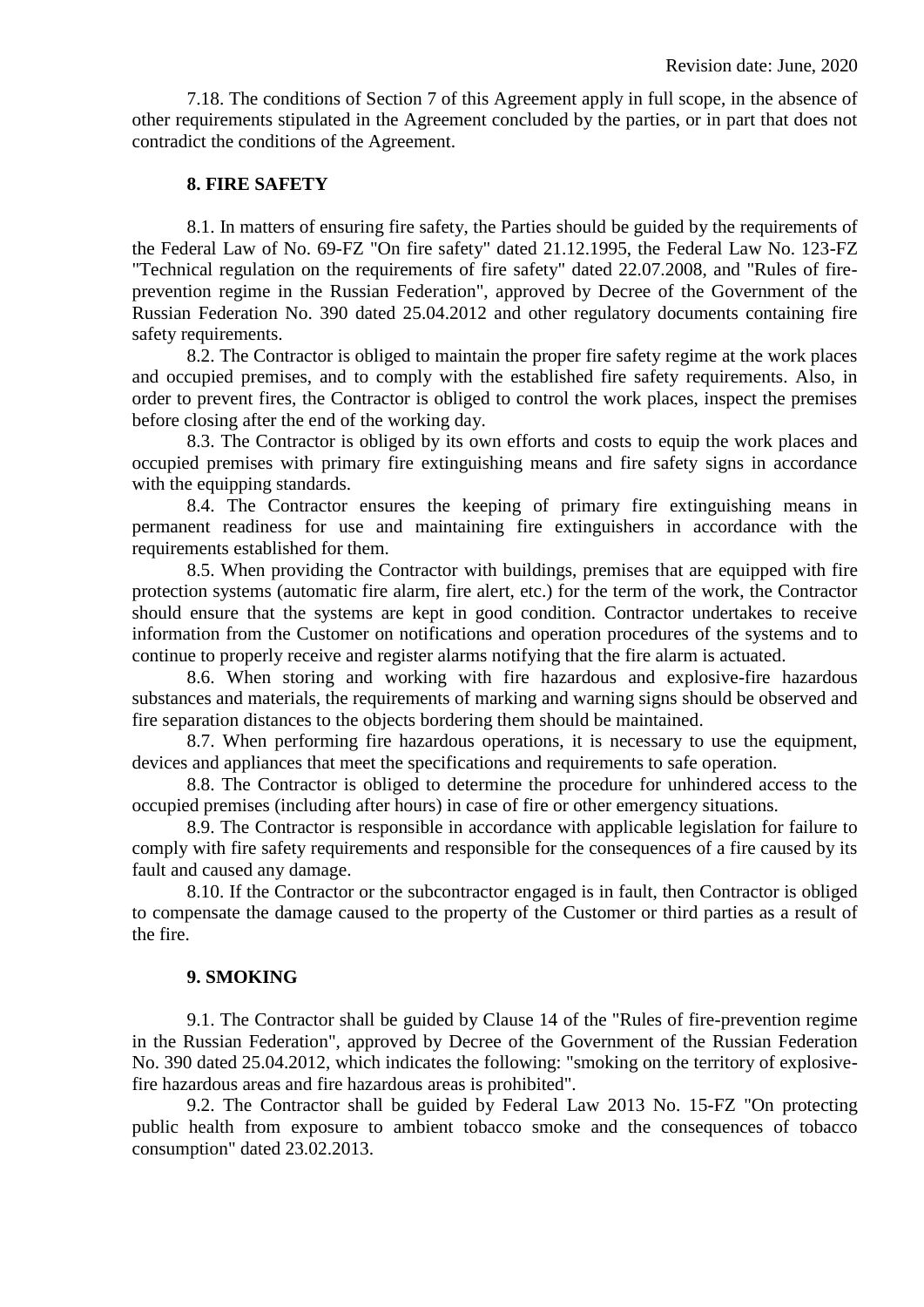9.3. On the territory of the Customer, smoking (including electronic cigarettes) is prohibited everywhere, except for strictly defined and equipped places marked with the corresponding signs.

## **10. REQUIREMENTS TO THE REPORTING ON OCCUPATIONAL HEALTH, INDUSTRIAL SAFETY AND FIRE SAFETY**

The Contractor shall submit a monthly Report on occupational health and industrial safety according to form presented by the Customer (Annex No. 2), based on the results of the work performed by the Contractor and the engaged subcontractors. The report for the current month should be submitted to the Coordinator no later than the 1st working day of the next month (or at the end of work in case of work completed earlier than the end of the month).

Unless otherwise agreed by the Parties, the Report shall indicate the following:

• all cases of work-related injuries;

• all other incidents and other unplanned events that have led or may lead to serious injury/damage/loss and/or which should be notified to the competent state authorities;

• all road accidents that occurred during the reporting period;

• any notifications that have been received or are expected to be received from the competent state authorities demanding that measures should be taken to eliminate the shortcomings, as well as notifications of ongoing court proceeding or other lawsuit;

• a certificate of performing of inspections, checks and audits, as well as control measures;

• the total number of man-hours that the personnel of the Contractor and its subcontractors worked on the work territory, the total number of personnel of the Contractor and its subcontractors at the place of work.

## **11. REGISTRATION OF VIOLATIONS OF REQUIREMENTS ON OCCUPATIONAL HEALTH, INDUSTRIAL SAFETY AND FIRE SAFETY BY WORKERS OF CONTRACTING ORGANIZATIONS**

11.1 Workers of the contracting organization are required to have talons of a standard form (Annex No. 3).

11.2 Talons are issued by the contracting organization and are provided for signature to a specialist of the Occupational Health and Industrial Safety Service and/or a specialist of the Security Service of the Customer.

11.3 To ensure safety, the talon is laminated by the contracting organization after receiving the signature of the relevant specialist.

11.4 While in the territory of the Customer, the worker of the contracting organization is obliged to have a talon. The absence of a talon is a violation of the requirements of this procedure and is the basis for the removal of worker from the territory of the Customer.

11.5 In case of loss of the talon, the worker of the Contractor is obliged to immediately inform the Occupational Health and Industrial Safety Service of the Customer about this fact or inform the Security Service.

11.6 In case of completion of work on the territory of the Customer, talons are subject to obligatory submission to the Occupational Health and Industrial Safety Service or the Security Service of the Customer.

11.7 Valid talons are exchanged annually after performing a briefing at the end of the current year.

11.8 Procedure for registering violations by workers of the contracting organizations of requirements of occupational health, industrial safety and fire safety.

11.8.1 If the worker of the Customer reveals that the worker of the Contractor violates the requirements of occupational health, industrial safety or fire safety established by the legislation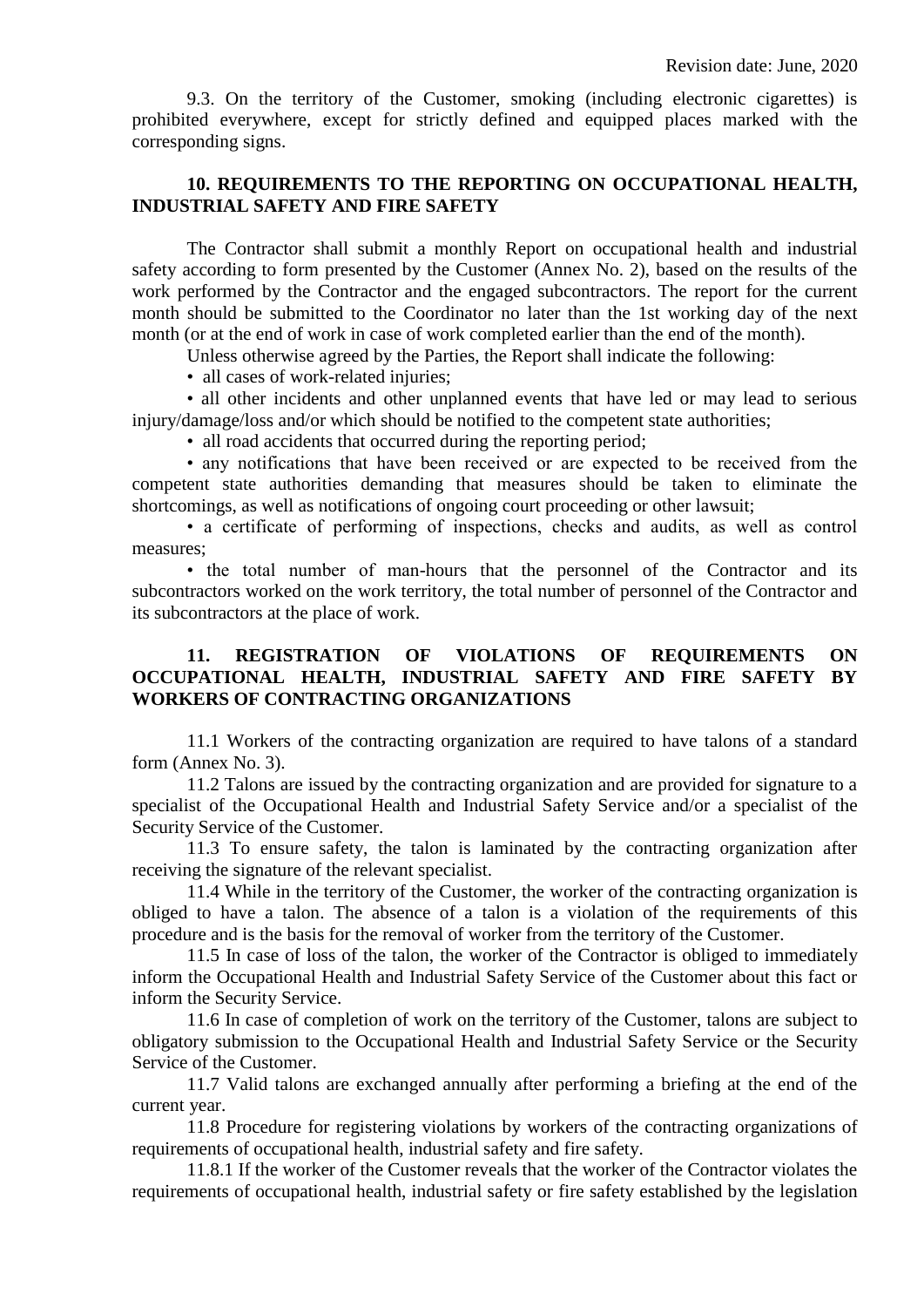of the Russian Federation, the Agreement on compliance with the regulations of occupational health, industrial safety, fire safety and environmental protection, the internal regulatory documents of the Customer, then worker of the Customer punctures the talon of worker of the Contractor.

11.8.2 In case of repeated and subsequent revealing of violations in the field of occupational health, industrial safety and fire safety established by the legislation of the Russian Federation, the Agreement on compliance with the regulations of occupational health, industrial safety, fire safety and environmental protection, the internal regulatory documents of the Customer, the worker of the Customer performs a repeated puncture in the talon of worker of the Contractor.

11.8.3 In the event of a third puncture in a talon, the worker of the Contractor is immediately removed from the territory of the Customer, and is also entered into the electronic database of workers of the Contractor removed from the LafargeHolcim territory for violating the requirements of occupational health, industrial safety, fire safety and environmental protection. In the future, this worker is prohibited from presenting and performing any work on the territory of the Customer and other factories that are part of the LafargeHolcim Group of companies.

11.8.4 If it is revealed that worker of the Contractor is in a state of alcohol, drug or other intoxication, worker of the Customer makes three punctures in the talon of the worker of the Contractor. This worker of the Contractor is immediately removed from the territory of the Customer.

## **12. RESPONSIBILITY FOR VIOLATIONS OF REQUIREMENTS OF OCCUPATIONAL HEALTH, INDUSTRIAL SAFETY, FIRE SAFETY AND ENVIRONMENTAL PROTECTION**

12.1. The Contractor is liable for any violations of the current legislation of the Russian Federation in the field of occupational health, industrial safety, fire safety and environmental protection, including payment of penalties, fines and compensation for the consequences caused by such violations through its fault. If the Customer incurs costs due to the fault of the Contractor, then Contractor shall compensate the Customer for all costs.

12.2. The Contractor bears full responsibility for the safety of all persons and property located in the work territory and should compensate the Customer or third parties for all losses necessary to compensate for damage to any person or property. Customer shall not be liable for any light injuries, serious injuries or death of any of the members of personnel of the Contractor or its subcontractors, which occurred through no fault of the Customer, as well as if the victim violated the regulations of occupational health, industrial safety, fire safety and environmental protection.

12.3. In each case of revealing a violation of regulations in the field of occupational health, industrial safety, fire safety and environmental protection established by the legislation of the Russian Federation, as well as the provisions of this Agreement, a Certificate is drawn up, signed by authorized persons of the Customer and Contractor. Authorized signatory of Certificate on behalf of the Contractor is the person responsible for the performance of work on the territory of the Customer in accordance with the conditions of the Agreement. In the absence of the abovementioned person for any reason, the Certificate of occupational health, industrial safety, fire safety and environmental protection can be signed by any employee of the Contractor, according to the list provided in Clause 2.1.2.

If the representative of the Contractor refuses to sign the Certificate on violation of occupational health, industrial safety, fire safety and environmental protection, then Certificate is drawn up by the Customer unilaterally in the presence of 2 witnesses, and this fact is indicated in Certificate by corresponding entry.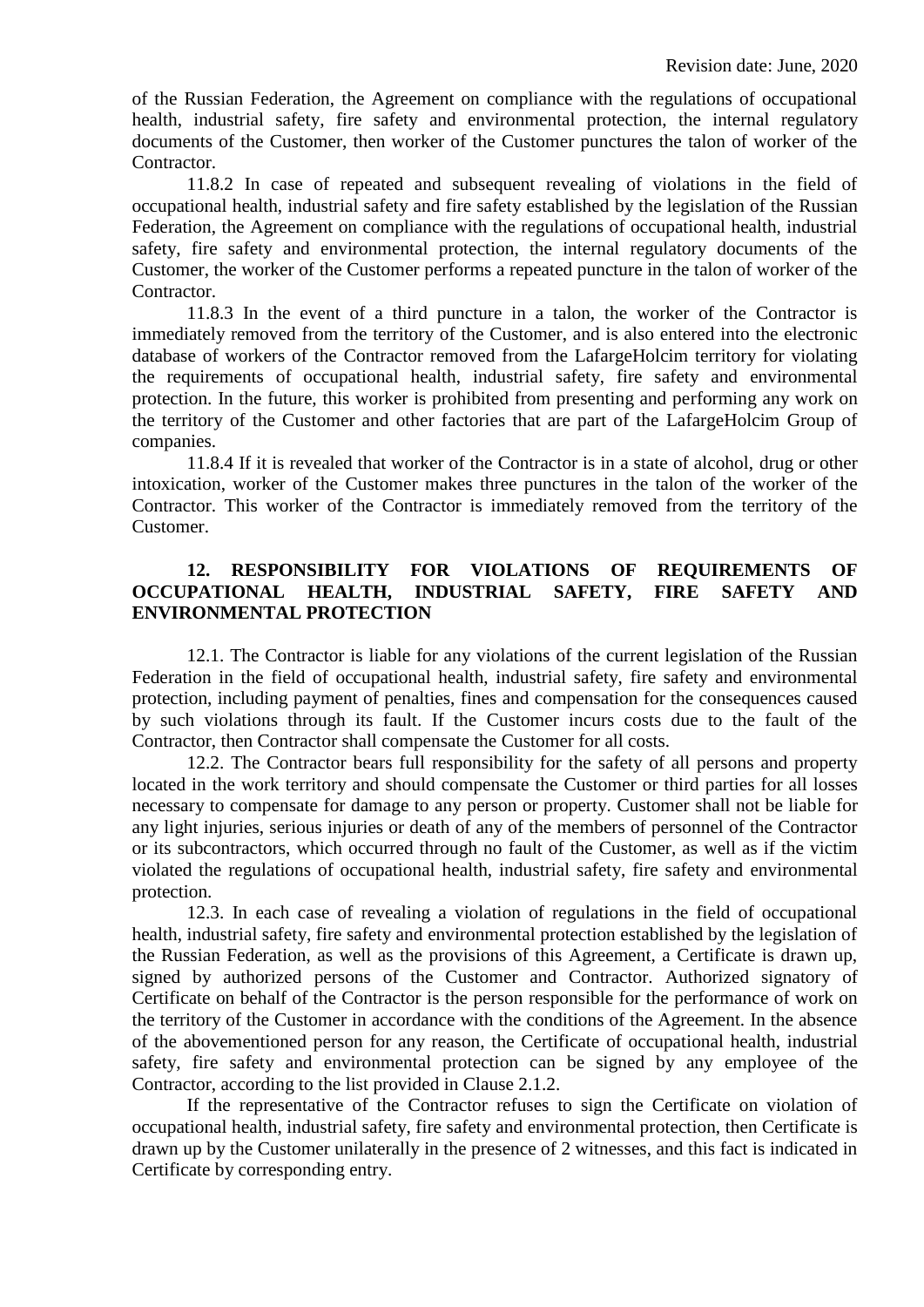12.4. In case of revealing the facts that the workers of the Contractor and its subcontractors are present in the work territory under the influence of alcohol or psychoactive and other prohibited substances or facts of the carry and storage of prohibited substances by such workers in the territory of the work, the Customer is entitled to collect a fine from the Contractor for each such case in the amount of 50 000 (fifty thousand) rubles and/or unilaterally terminate the Agreement for the performance of work, in respect of which a violation has been revealed.

12.5. In case of revealing the facts that the workers of the Contractor and its subcontractors violate the requirements in the field of the use of personal protective equipment, the Customer is entitled to collect a fine from the Contractor for each such case in the amount of 10,000 (ten thousand) rubles, while the workers of the Contractor and its subcontractors are dismissed from work until the revealed violations are eliminated. In case of repeated violation, the Customer has the right to suspend the fulfillment of its obligations under the Agreement unilaterally.

12.6. The Contractor is obliged to immediately verbally (by telephone, audio message, or other accessible means) inform Customer about all incidents on the work territory, and then, within 24 hours inform Customer in writing (with the mark of the Customer about receipt). A written notice can be drawn up in any form, but without fail contain a brief description of the incident and preliminary information about the severity of the injuries and the nature of the damage to property of all parties involved. In the event of a delay in timely notification or concealment of fact of the incident, the Customer is entitled to collect a fine from the Contractor in the amount of 50,000 (fifty thousand) rubles and/or unilaterally terminate the Agreement for the performance of relevant work.

12.7.

12.8. In case of non-compliance by the Contractor with the conditions of Clauses 7.2, 7.4- 7.7, 7.10-7.17, the Customer is entitled to collect a fine from the Contractor in the amount of 10,000 (ten thousand) rubles, for each violation and/or unilaterally immediately terminate the Agreement for the performance of relevant work and/or demand full compensation for all losses caused by such non-compliance.

Mechanism for registering violations of environmental protection requirements is described in Clause 12.3 of this Agreement.

12.9. Violation by the Contractor (subcontractor) of other requirements of occupational health, industrial safety, fire safety and environmental protection established by the legislation of the Russian Federation, as well as the provisions of this Agreement entails the imposition of a fine on the Contractor in the amount of 10,000 (ten thousand) rubles for each violation and may constitute basis for unilateral termination by the Customer of the Agreement for the performance of relevant types of work.

12.10 In each case, if the Customer reveals the unreliability of certification by the Contractor in relation to the documents indicated in Clause 2.1.2 of the Agreement, the Customer is entitled to recover from the Contractor a fine in the amount of 500,000 (five hundred thousand) rubles for each such case.

If the unreliability of the certification was confirmed by the Customer independently and/or according to information, documents of third parties provided to the Customer in connection with the consequences that led to the unreliability of the certification, in particular, in connection with:

● investigation of unauthorized access for the workers of the Contractor to the performing of work;

• investigation of fact of an accident, emergency situation;

● investigation of facts of unlawful engaging of foreign citizens and/or stateless persons as workers;

• facts of requesting of documents as part of the inspection of the Contractor by authorized state bodies, local authorities, prosecution service;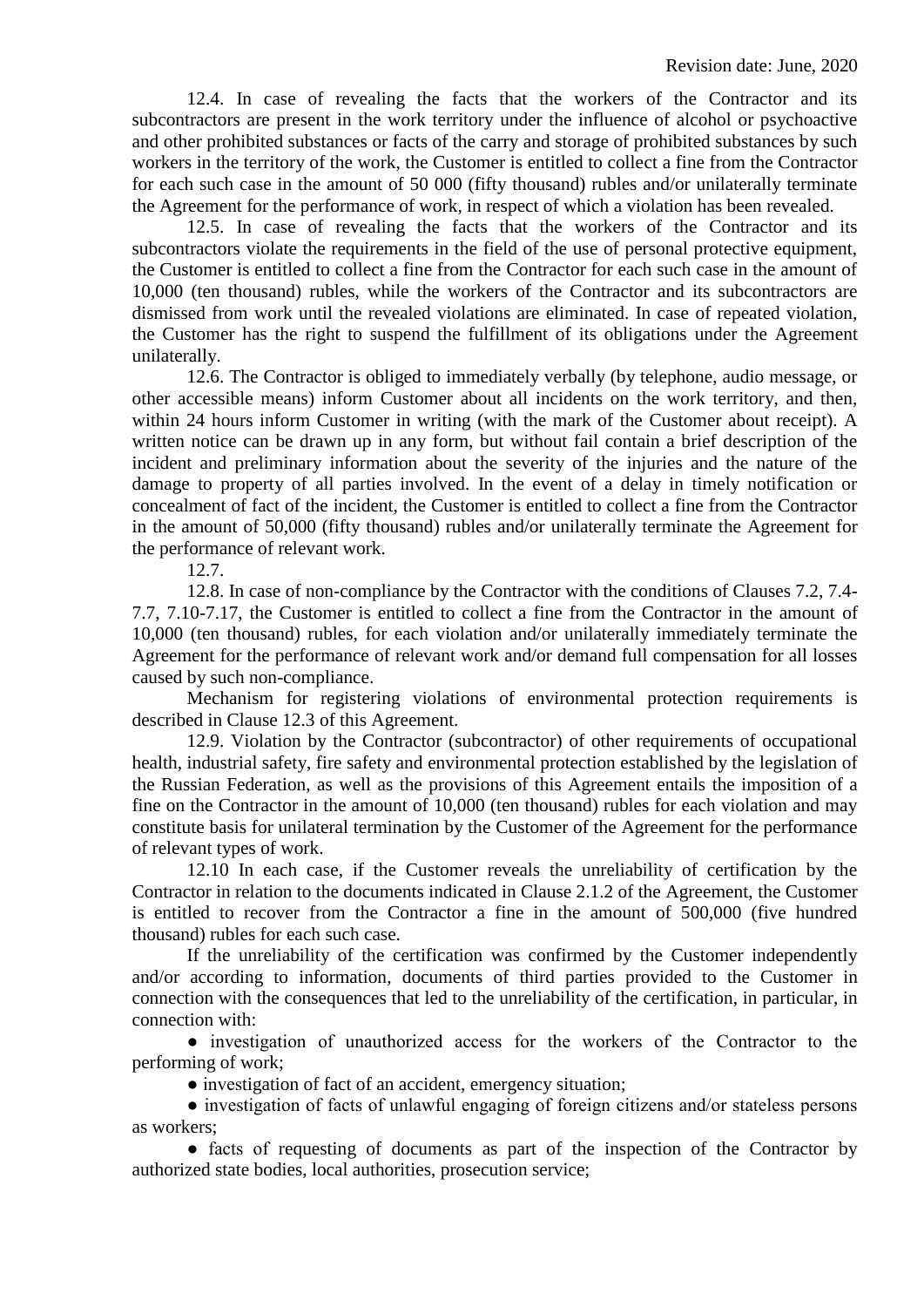• establishing by a court decision or judgment that has entered into legal force, that the certification is unreliable,

and the mentioned consequences entailed the obligation for the Customer to pay the amount of an administrative or other fine, taxes in arrears, corresponding penalties and fines due to arrears, debt, penalties, fines, payments in favor of third parties, to perform the order or representation, and also entailed confiscation, seizure and/or destruction of items (materials, products, equipment) owned by the Customer or provided to the Customer, then Contractor shall in accordance with Article 406.1 of the Civil Code of the Russian Federation, along with paying a fine for the unreliability of certification, in each case, compensate, at the request of the Customer, on the basis of copies of documents confirming the obligation of the Customer indicated above, the pecuniary losses of the Customer:

• in cases of payment of monetary amounts (fines, penalties, arrears, single, regular payments) - in the scope of the corresponding amounts;

 $\bullet$  in case of performing of the order, representation - in the amount of 1/5 of the nominal amount of the penalty for the unreliability of the certification;

• as well as in the event of confiscation, seizure and/or destruction of items - in the amount of the value (purchased or depreciated value) of the indicated items of the Customer.

Compensation for the above pecuniary losses is performed in the manner prescribed by Clause 12.11 of the Agreement.

12.11. The fines described above are collected from the Contractor by submitting a claim for the amount of the fine, which the Contractor should pay within 15 days from the date of receipt a claim. An authorized person on behalf of the Contractor who can receive a claim is any worker of the Contractor indicated in the list of workers of the Contractor provided in accordance with Clause 2.1.2 of the Agreement; the claim is considered to be duly received by this person.

In case of failure to pay the fine by the term established above, the Customer, when making intermediate or final settlements with the Contractor, in unilateral and out-of-court manner collects the amount of the fine accrued to the Contractor from the amounts to be paid to the Contractor by providing the Contractor with the corresponding statement (in any form), including reflecting it in the certificate (if by the time of the acceptance of the work there had already been corresponding violations of the Agreement). In this case, the obligation of the Customer to pay the Contractor for the work performed shall be terminated in the appropriate part on the basis provided for in this clause.

The collection is unilaterally performed before the expiration of 15 days from the receipt of the claim in the event that the work is already completed or to be completed and closing documents should be signed before the expiration of 15 days.

12.12. The Customer has the right to suspend work under an Agreement unilaterally by notifying the Contractor about this fact in case of violation by the workers of the Contractor of the regulations in the field of occupational health, industrial safety, fire safety and environmental protection established by the legislation of the Russian Federation, as well as the provisions of this Agreement, for a period of time until the violations are eliminated.

An authorized person on behalf of the Contractor who can receive a notification on the suspension of work is any worker of the Contractor indicated in the list of workers of the Contractor provided in accordance with Clause 2.1.2 of the Agreement; the notification is considered to be duly received by this person. On the resumption of work under the Agreement, a corresponding notification is sent according to the rules provided for by this clause of the Agreement.

#### **13. GENERAL TERMS AND CONCEPTS**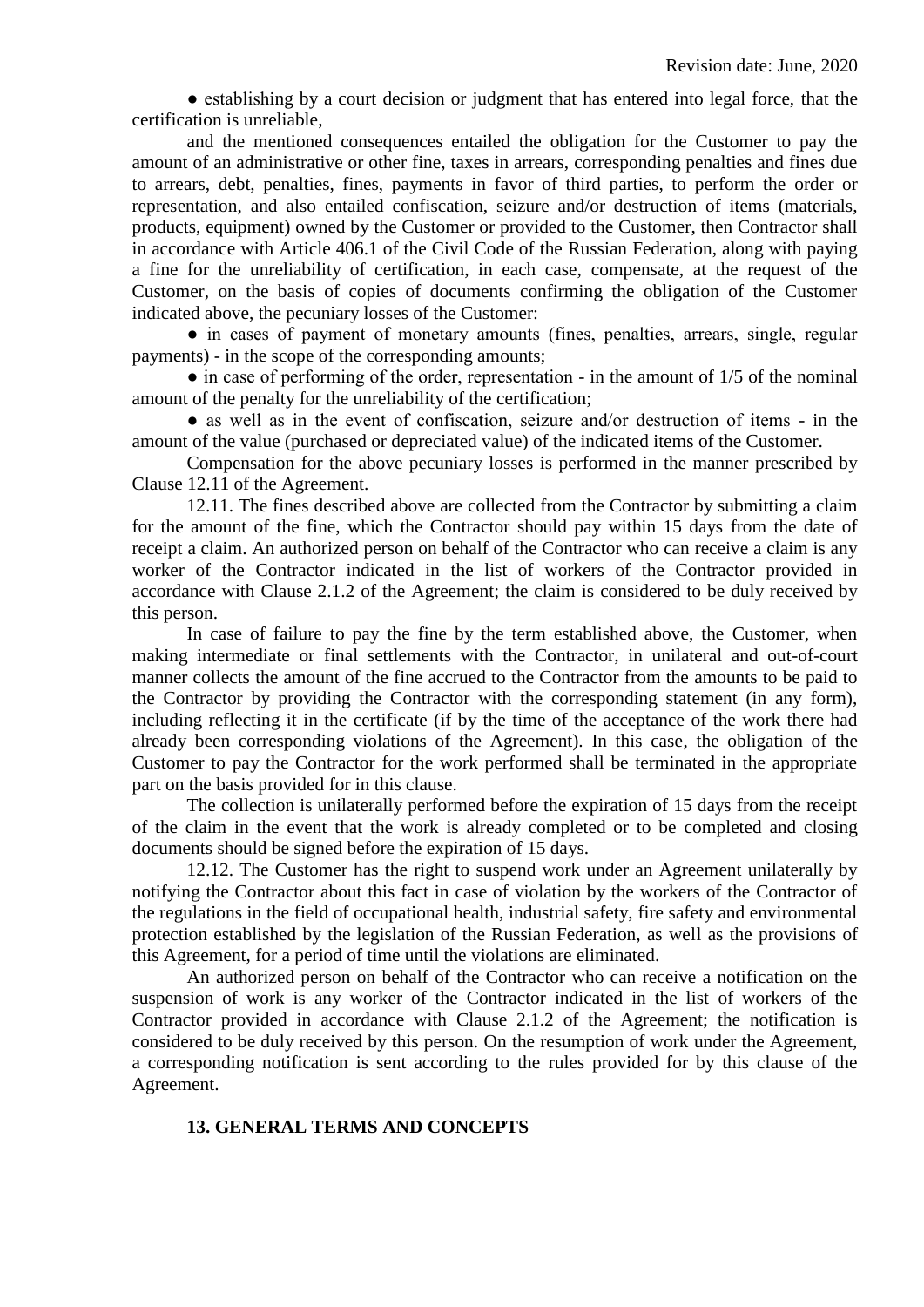Accident - an uncontrolled man-induced process, which results in the destruction of structures and/or technical devices used at the production facility, uncontrolled explosion and/or release of hazardous substances.

Certificate of Violations Revealed - a document drawn up by authorized persons and confirming the established fact of violation.

Alcohol - any food product containing in its composition alcohol or alcohol-containing substances.

Cylinder - a vessel having one or two necks for mounting valves, flanges or fittings, designed for transportation, storage and use of compressed, liquefied gases or gases dissolved under pressure.

Induction briefing - initial familiarization with the requirements of safety rules in force on the territory of the Customer; it is performed for all newly hired persons, regardless of their education, length of service, as well as for temporary workers, business travelers, and students who have arrived at industrial training or practice. Induction briefing before the start of production work on the territory of the Customer is performed by an engineer of the department of occupational health, industrial safety, fire safety and environmental protection and is accompanied by a corresponding entry in the briefing log.

Harm - death, personal injury or other damage to health, as well as negative impact on the environment.

Tower - a lifting machine of discontinuous operation designed to move people with tools and materials and to perform work in a vertical direction (up, down).

Confined space - a space that is fully or partially limited, the entrances and exits of which are difficult to reach or limited and prevent workers from quickly passing through them and prevent air exchange. Such a space is not designed as a workplace and may have:

- an atmosphere containing a dangerous concentration of pollutants, or extreme temperatures;

- lack or excess of oxygen;

- engulfment hazard, etc.,

- limited possibilities for entry and exit.

Some examples of premises and facilities with confined space:

- Silos: raw and cement;

- Tanks, storage vessels;

- Mines, pits, tanks, accumulating tanks;

- Means of transportation: tankers, barrels on cargo platforms, spaces in rotary nodes on excavators;

- Equipment: presses and rolling plants, feeders, cyclones, furnaces, clinker coolers, mixer compartments.

Earthwork - the work associated with digging a soil to a depth of more than 30 centimeters (excluding plowing work), driving and sinking piles during the construction of facilities and structures of all kinds, underground and ground utility networks, communications, as well as work associated with filling with soil to a height of more than 50 centimeters.

Incident - a fail or damage to technical devices used at a production facility, deviation from the process regime, violation of provisions, regulatory technical documents that establish the work performing procedures.

Worker qualification - a characteristic of the totality of knowledge and skills of a worker, established in the form of assigning to worker a certain qualification, rank, corresponding grade, category or class.

Coordinator - a worker of the Customer officially appointed as person responsible for coordinating the work performed by the Contractor, including monitoring compliance with requirements of occupational health, industrial safety, fire safety and environmental protection.

Curator - head of the business unit of the Customer (for example, the head of the repair service of the branch) arranging the work with the engagement of the Contractor. Curator is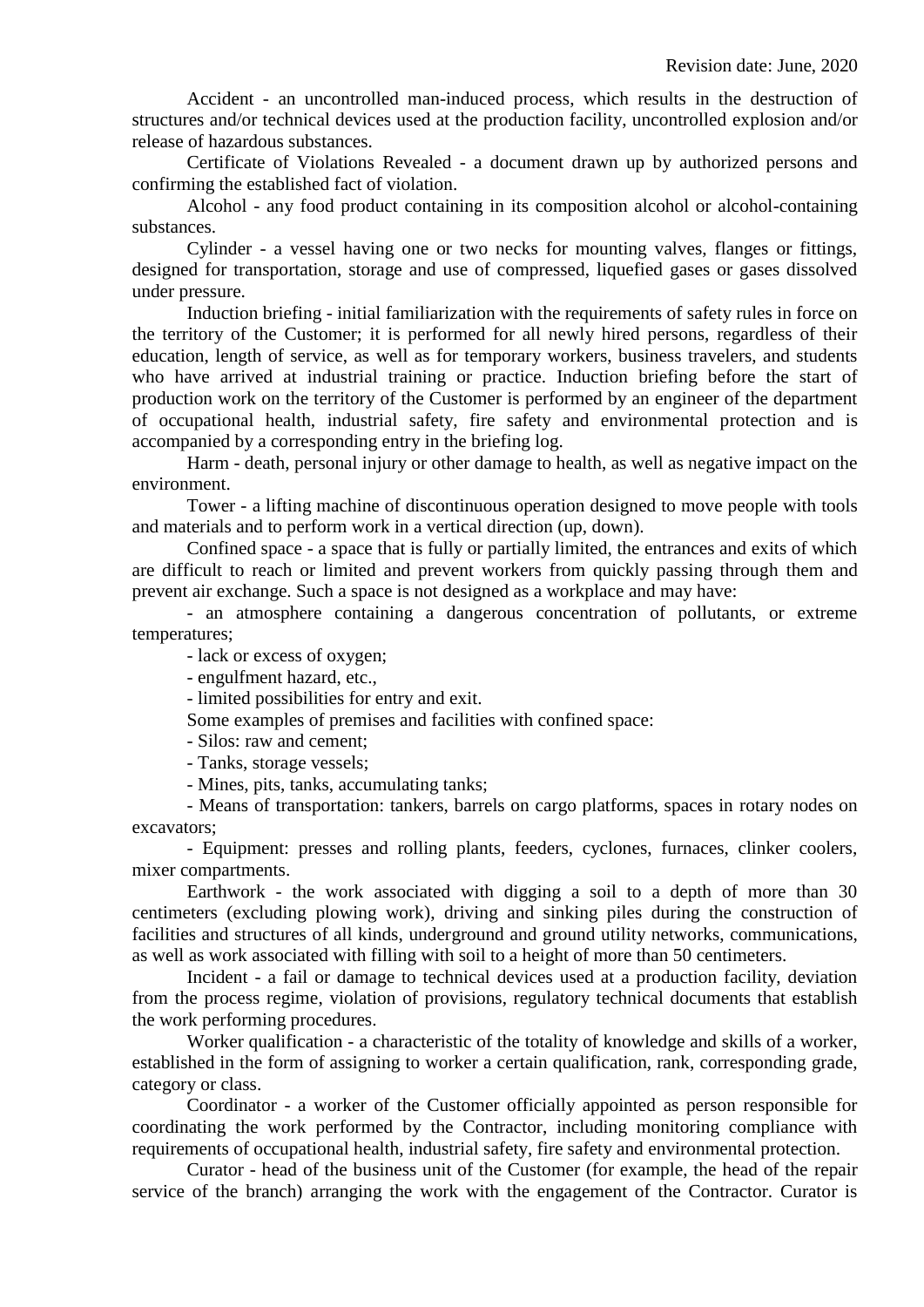responsible for the performance by the Contractor of all obligations in the field of occupational health and industrial safety established by the Contracting Agreement or Agreement for the Compensated Provision of Services for the Company.

Curator is responsible for the appointment of the Coordinator (Coordinators) based on the specifics of the work performed. Curator can take on the role of the Coordinator.

Medical examination - a set of medical interventions that are performed in order to identify the state of health, pathological conditions, diseases and risk factors of their development.

Micro-injures (injures) - bodily injury requiring first aid and not causing disability.

Accident - bodily harm (trauma), including those caused by another person; heatstroke; burn; frostbite; drowning; electric shock, lightning strike, radioactive contamination; bites and other injuries caused by animals and insects; damage caused by explosions, accidents, destruction of buildings and structures, natural disasters and other emergency circumstances, other health damage caused by external factors, which necessitated the transfer of victims to another job, temporary or permanent disability or death of victims, the event leading to death, injury or illness of the worker.

Hot work - production operations associated with the use of open flame, sparking or heating of parts (structural elements) to temperatures that can cause ignition of substances, materials and structures (welding, cutting, soldering using the energy of an electric arc, gas flame and plasma arc, heating structures, equipment and communications using electric heaters, blowtorches, gas and liquid burners, machining of metal causing generation of sparks).

Hazardous situation - a situation the occurrence of which may lead to the situation that the worker (workers) will be exposed to dangerous and harmful production factors.

Environmental protection - activities of state bodies of the Russian Federation, state bodies of the constituent entities of the Russian Federation, local authorities, public associations and non-profit organizations, legal entities and individuals, aimed at conserving and restoring the natural environment, sustainable use and reproduction of natural resources, preventing the negative impact of business and other activities on the environment and eliminating its consequences.

Occupational health - a system aimed at preserving the health and life of workers during the labor activity, including legal, social and economic, organizational and technical, sanitary and hygienic, medical and preventive, rehabilitation and other measures (Article 209 of the Labor Code of the Russian Federation).

Risk assessment - a documented process that includes a description of the sequence of work (individual operations/stages), a list of hazards associated with the work at each stage of its implementation, with a clarification of who may be exposed to risk, and a description of the necessary safety measures.

Lift - lifting machine of permanent operation designed to move people with tools and materials and to perform work within the service area.

Personal lock - a mechanical locking device that keeps the power shutdown device in a safe state.

First aid - a set of measures aimed at restoring or preserving the life and health of the victim, performed by non-medical workers (mutual assistance) or by the victim himself (selfhelp).

Verification - determination of errors of measuring instruments and establishing their suitability for use; performed by the metrological authorities using standards and reference measuring instruments.

Occupational Health and Industrial Safety Management Plan - a document containing a list of actions, taking into account regulatory acts of the Russian Federation, policy, goals, etc. of organization in the field of occupational health, aimed at ensuring occupational health, industrial safety, fire safety and environmental protection during the performance of work, with an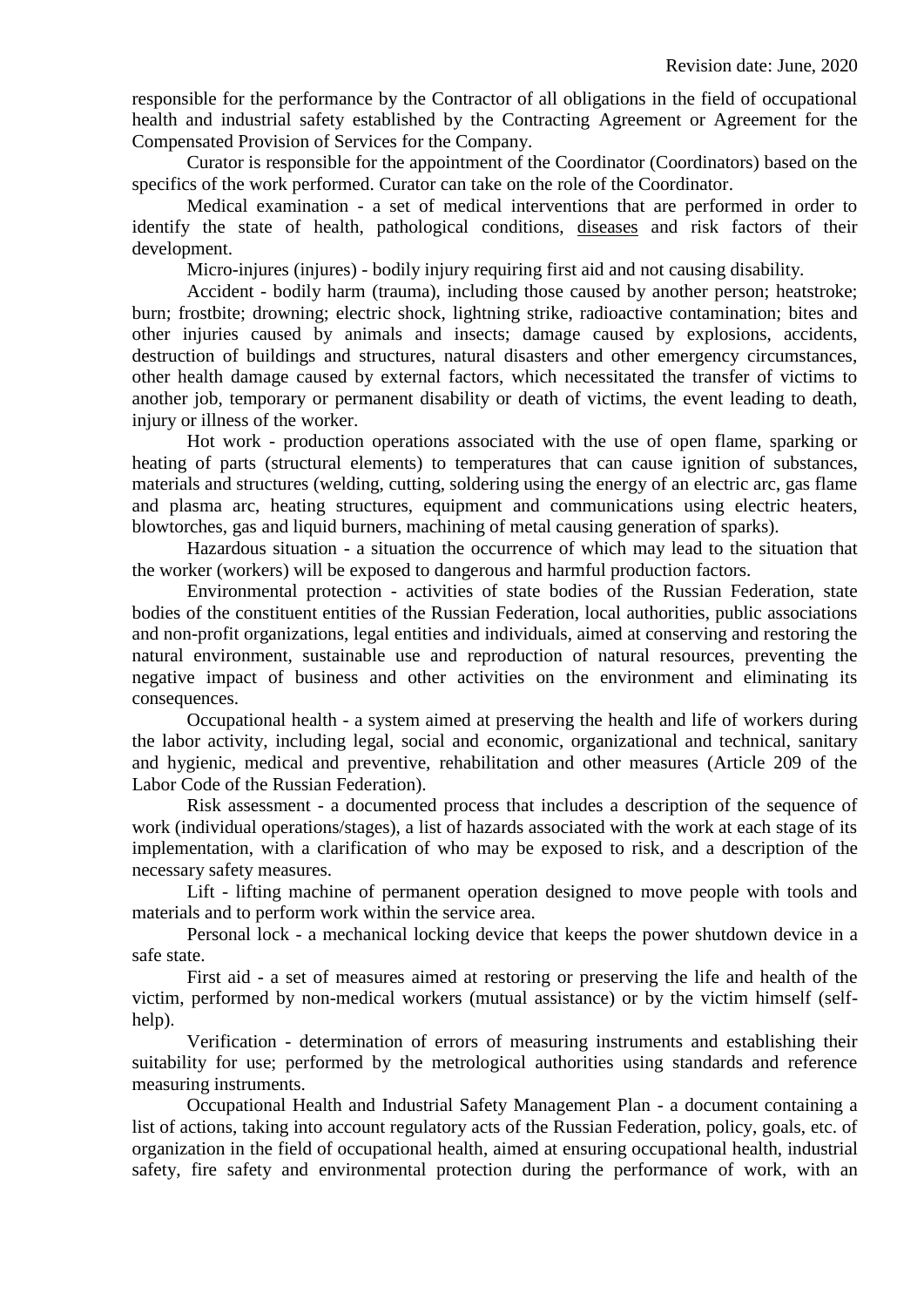enclosed schedule of these actions; organizational, sanitary, technical and individual measures are highlighted.

Emergency Situations Response Plan - the sequence of actions of workers of the organization in case of emergency situation.

Plan for movement of vehicles at the facility - a document containing a movement scheme of a vehicle on the territory of production site.

Occupational Health Policy of the Organization - a document describing the general nature of actions of the company aimed at creating healthy and safe working conditions.

Potential incident situation (near-miss) (hazardous incident) - any unplanned event that could lead to an incident.

Work-related injury - damage to the tissues of body of the worker caused by the mechanical effect of the production factor and entailing: the need to transfer the worker to other work; temporary or permanent disability of a worker; death of a worker.

Industrial waste - the remains of raw materials, materials, semi-finished products generated during the manufacturing of products or work and lost in full or in part their original consumer properties.

Shutdown and locking procedure - represents the main and preferred method for controlling hazardous types of energy and consists in arranging reliable conditions for shutdown/disconnecting energy sources and locking the possibility of their uncontrolled output when performing work on equipment or mechanisms. As soon as the mechanisms and equipment are properly shutdown or disconnected from energy sources, they should be locked, marked and checked.

Locking - the physical locking of control devices of machine or equipment (for example, locking the valve handle on a pipe).

Marking - attaching information plates warning that work on the mechanism or equipment is currently being performed, indicating the names of workers and the work start date.

Inspection - inspection by testing that checks that the machine or equipment is properly disconnected from the energy source and that the energy supply cannot be restored until the lock is released.

Psychoactive (psychotropic) substances - any chemical substance (or mixture) of natural or artificial origin that affects the functioning of the central nervous system, leading to a change in mental state. These changes can be both positive (medical) and negative in nature. Addictive psychoactive substances that are prohibited by legislation are called drugs.

Allowed substances - substances necessary for the performance of work under the Agreement and previously agreed with the Customer.

Risk - a hazard measure characterizing the likelihood of the occurrence of hazard and the extent of the related damage.

Personal protective equipment - means used by the worker to prevent or reduce exposure to harmful and hazardous production factors, as well as to protect against contamination.

Directives and Regulations of the LafargeHolcim Russia Group - internal binding documents containing information on the procedure for safe performing of certain types of work.

Safety harness - refers to main equipment that protect the worker from falling or when falling while performing work at heights.

Training - process of obtaining skills in particular field.

Devices and appliances for locking and fixing - devices that fix parts of machines or elements of electrical circuits in a certain state, which is maintained regardless of the presence or termination of influence.

Damage - costs that a person whose right has been violated, incurred or will have to incur to restore the violated right, loss or damage to its property.

Emergency situation - the situation in a certain territory resulting from an accident, hazardous natural phenomenon, catastrophe, natural or other disasters that may entail or have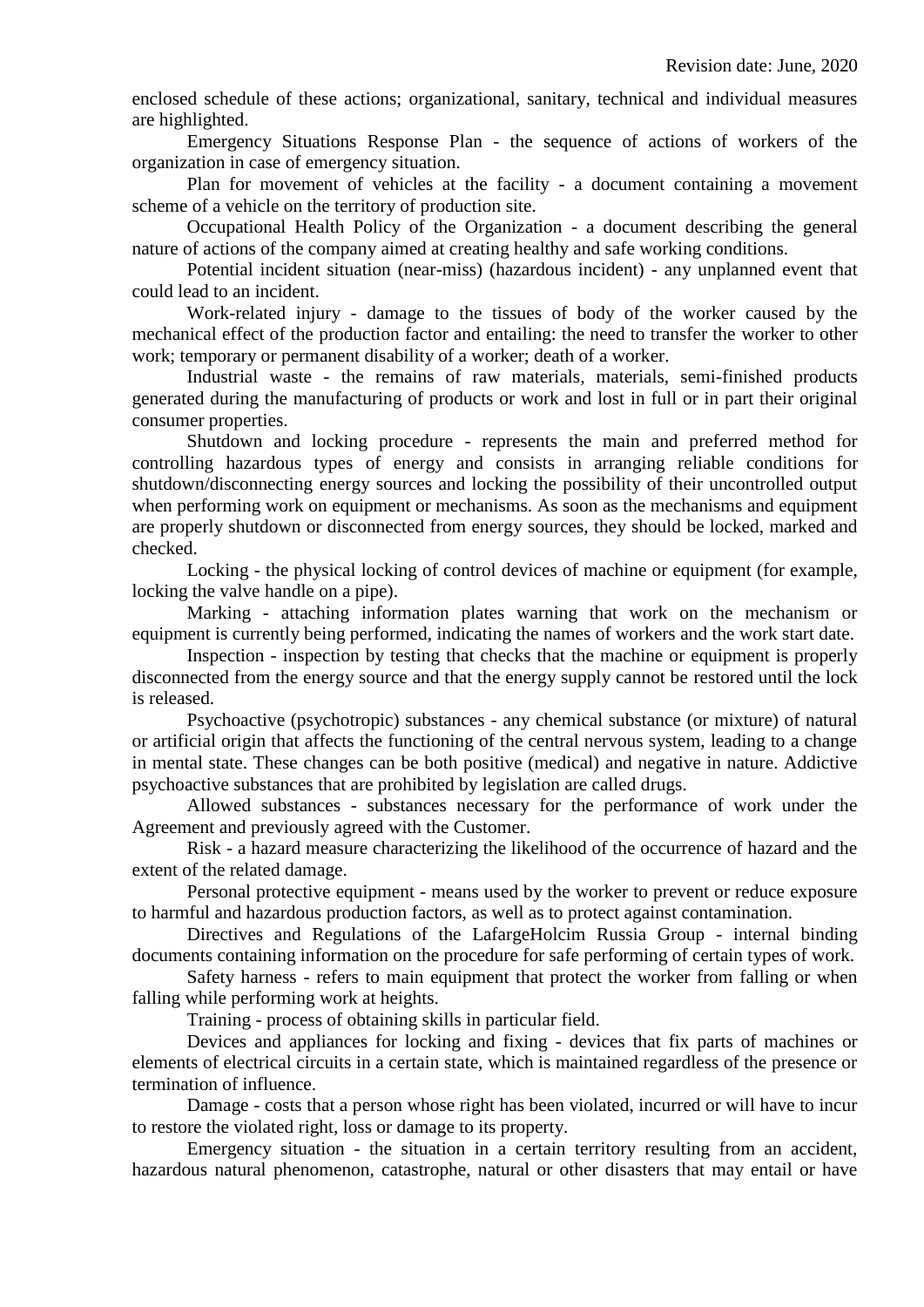entail human casualties, damage to human health or the environment, significant material losses and violation of human living conditions.

Quick test - a quickly performed qualitative and quantitative analysis of biomaterial (urine, blood, saliva, etc.) in order to study the presence of psychoactive substances in its composition.

**Authorized signatory of Certificate** on behalf of the Customer - the person specified in the Contracting Agreement or the person directly registering a violation of the regulations in the field of occupational health, industrial safety, fire safety and environmental protection.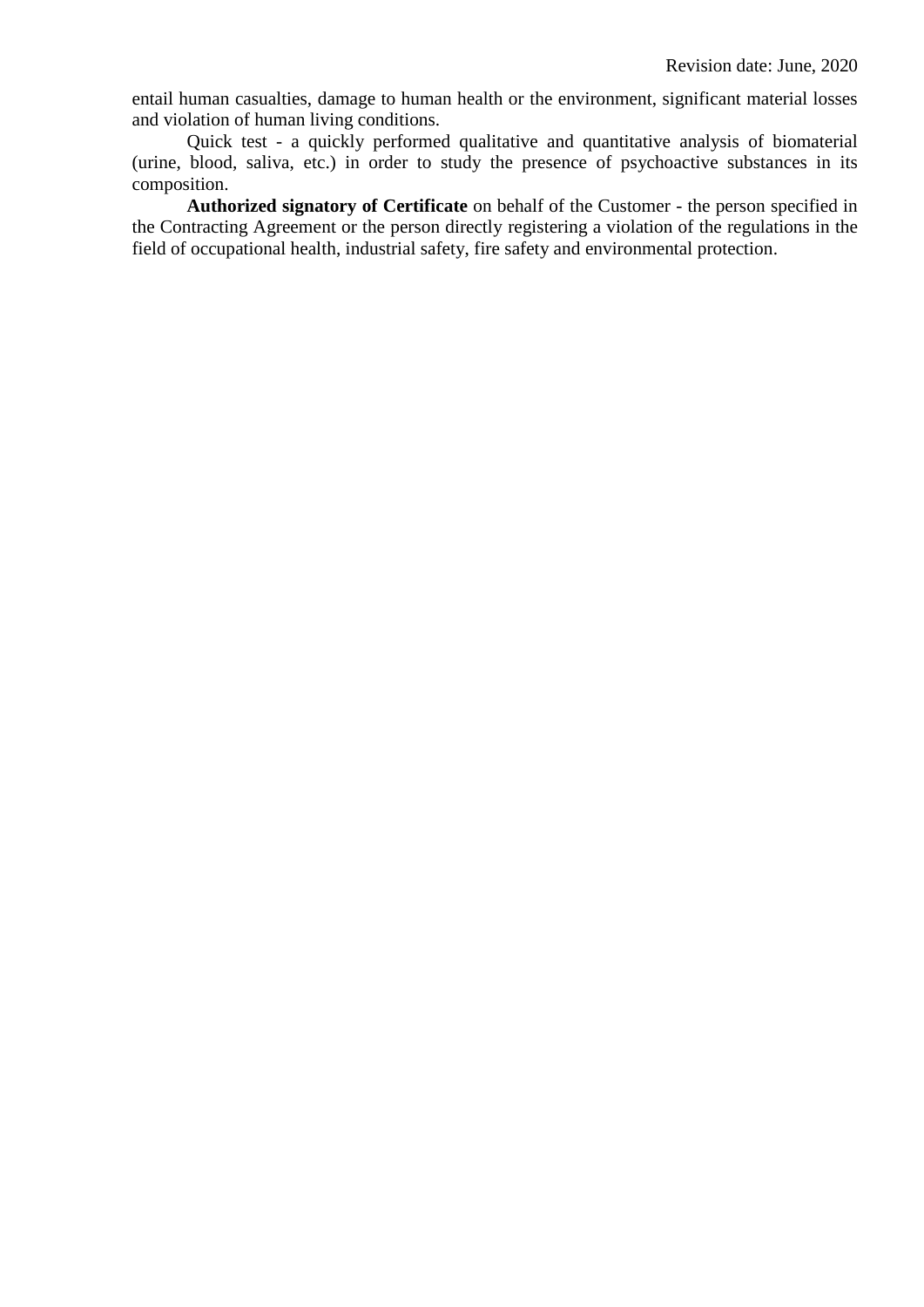# Annex No. 1

| <b>Risk assessment form for the contracting work</b> |                                       |        |                    |                                                                                                                                                                                                                                                                                                                                                                                                                                                                                                                                                                                                |                                               |                             |      |  |  |  |  |
|------------------------------------------------------|---------------------------------------|--------|--------------------|------------------------------------------------------------------------------------------------------------------------------------------------------------------------------------------------------------------------------------------------------------------------------------------------------------------------------------------------------------------------------------------------------------------------------------------------------------------------------------------------------------------------------------------------------------------------------------------------|-----------------------------------------------|-----------------------------|------|--|--|--|--|
| Contractor:                                          |                                       |        |                    | Completion instructions:                                                                                                                                                                                                                                                                                                                                                                                                                                                                                                                                                                       | Approval of Coordinator of the LafargeHolcim: |                             |      |  |  |  |  |
| Risk assessment performed<br>by:                     |                                       |        |                    | 1. Assessment should cover all operations related to the<br>performance of work.<br>2. In the "Hazard" field, indicate what can happen and how.<br>Combination of different hazards (by the nature and expression)<br>in one line is not allowed.<br>3. Probability and severity of the consequences are evaluated on a<br>scale of 1 to 5 ("1" is the lowest, "5" is the highest).<br>5. Risk is equal to the product of the probability and severity of<br>the possible consequences (risk = probability $*$ severity).<br>6. Acceptable level of risk is from 1 to 10. With a risk level of | Full name of Coordinator:<br>Signature:       |                             |      |  |  |  |  |
|                                                      |                                       |        |                    | more than 10, it is necessary to review safety measures.                                                                                                                                                                                                                                                                                                                                                                                                                                                                                                                                       |                                               |                             |      |  |  |  |  |
| Work type:                                           |                                       |        |                    | Assessment date                                                                                                                                                                                                                                                                                                                                                                                                                                                                                                                                                                                |                                               |                             |      |  |  |  |  |
|                                                      | Operation,                            |        | <b>Persons</b>     |                                                                                                                                                                                                                                                                                                                                                                                                                                                                                                                                                                                                | Risk assessment                               |                             |      |  |  |  |  |
| No.                                                  | performing of which<br>causing hazard | Hazard | exposed to<br>risk | Safety measures                                                                                                                                                                                                                                                                                                                                                                                                                                                                                                                                                                                | Accident<br>probability                       | Severity of<br>consequences | Risk |  |  |  |  |
|                                                      |                                       |        |                    |                                                                                                                                                                                                                                                                                                                                                                                                                                                                                                                                                                                                |                                               |                             |      |  |  |  |  |
|                                                      |                                       |        |                    |                                                                                                                                                                                                                                                                                                                                                                                                                                                                                                                                                                                                |                                               |                             |      |  |  |  |  |
|                                                      |                                       |        |                    |                                                                                                                                                                                                                                                                                                                                                                                                                                                                                                                                                                                                |                                               |                             |      |  |  |  |  |
|                                                      |                                       |        |                    |                                                                                                                                                                                                                                                                                                                                                                                                                                                                                                                                                                                                |                                               |                             |      |  |  |  |  |
|                                                      |                                       |        |                    |                                                                                                                                                                                                                                                                                                                                                                                                                                                                                                                                                                                                |                                               |                             |      |  |  |  |  |
|                                                      |                                       |        |                    |                                                                                                                                                                                                                                                                                                                                                                                                                                                                                                                                                                                                |                                               |                             |      |  |  |  |  |
|                                                      |                                       |        |                    |                                                                                                                                                                                                                                                                                                                                                                                                                                                                                                                                                                                                |                                               |                             |      |  |  |  |  |
|                                                      |                                       |        |                    |                                                                                                                                                                                                                                                                                                                                                                                                                                                                                                                                                                                                |                                               |                             |      |  |  |  |  |
|                                                      |                                       |        |                    |                                                                                                                                                                                                                                                                                                                                                                                                                                                                                                                                                                                                |                                               |                             |      |  |  |  |  |
|                                                      |                                       |        |                    |                                                                                                                                                                                                                                                                                                                                                                                                                                                                                                                                                                                                |                                               |                             |      |  |  |  |  |
|                                                      |                                       |        |                    |                                                                                                                                                                                                                                                                                                                                                                                                                                                                                                                                                                                                |                                               |                             |      |  |  |  |  |
|                                                      |                                       |        |                    |                                                                                                                                                                                                                                                                                                                                                                                                                                                                                                                                                                                                |                                               |                             |      |  |  |  |  |
|                                                      |                                       |        |                    |                                                                                                                                                                                                                                                                                                                                                                                                                                                                                                                                                                                                |                                               |                             |      |  |  |  |  |
|                                                      |                                       |        |                    |                                                                                                                                                                                                                                                                                                                                                                                                                                                                                                                                                                                                |                                               |                             |      |  |  |  |  |
|                                                      |                                       |        |                    |                                                                                                                                                                                                                                                                                                                                                                                                                                                                                                                                                                                                |                                               |                             |      |  |  |  |  |
|                                                      |                                       |        |                    |                                                                                                                                                                                                                                                                                                                                                                                                                                                                                                                                                                                                |                                               |                             |      |  |  |  |  |
|                                                      |                                       |        |                    |                                                                                                                                                                                                                                                                                                                                                                                                                                                                                                                                                                                                |                                               |                             |      |  |  |  |  |
|                                                      |                                       |        |                    |                                                                                                                                                                                                                                                                                                                                                                                                                                                                                                                                                                                                |                                               |                             |      |  |  |  |  |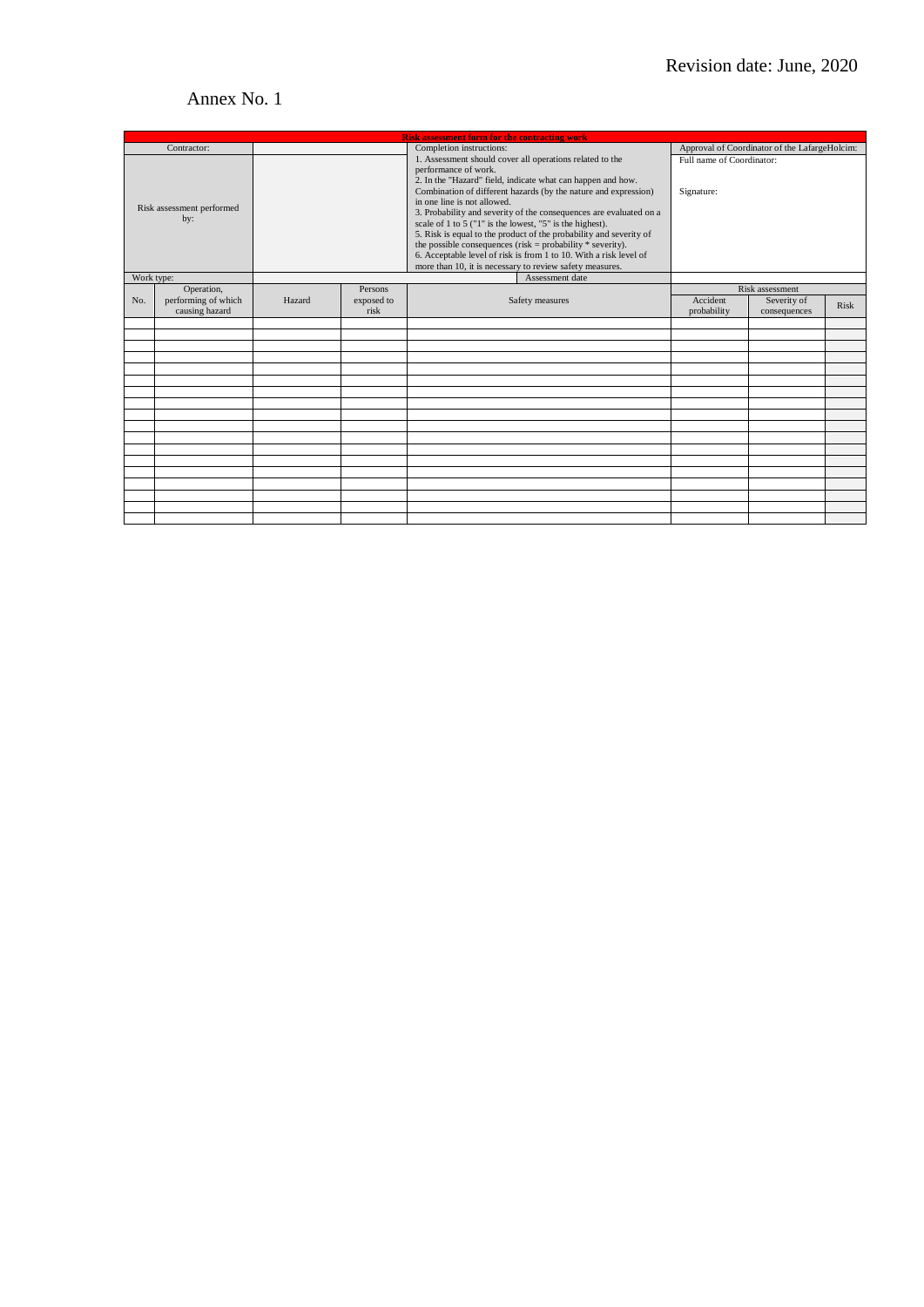## Annex No. 2

# **Monthly report of the Contractor on the results of work in the field of occupational health and industrial safety**

| Contractor:                                                                    | Reporting period (month, year): |  |  |  |  |  |  |
|--------------------------------------------------------------------------------|---------------------------------|--|--|--|--|--|--|
| Works under the contract:                                                      |                                 |  |  |  |  |  |  |
| <b>Performance Indicators</b>                                                  |                                 |  |  |  |  |  |  |
| Working hours                                                                  |                                 |  |  |  |  |  |  |
| Average headcount                                                              |                                 |  |  |  |  |  |  |
| Lost Time Injuries                                                             |                                 |  |  |  |  |  |  |
| Month's Working Days Lost Due to Injures                                       |                                 |  |  |  |  |  |  |
| Micro-injures Required Special Medical Treatment or Repeated Medical Treatment |                                 |  |  |  |  |  |  |
| without Loss of Time (without issuing of Sick Slip)                            |                                 |  |  |  |  |  |  |
| Micro-injures Required First Aid                                               |                                 |  |  |  |  |  |  |
| Near-misses                                                                    |                                 |  |  |  |  |  |  |

## **Notes and signatures**

| <b>Contractor's Representative:</b>          |           |      |  |  |  |  |  |  |  |
|----------------------------------------------|-----------|------|--|--|--|--|--|--|--|
|                                              |           |      |  |  |  |  |  |  |  |
|                                              |           |      |  |  |  |  |  |  |  |
| Name                                         | Signature | Date |  |  |  |  |  |  |  |
| Coordinator of the contracting organization: |           |      |  |  |  |  |  |  |  |
|                                              |           |      |  |  |  |  |  |  |  |
|                                              |           |      |  |  |  |  |  |  |  |
| Name                                         | Signature | Date |  |  |  |  |  |  |  |